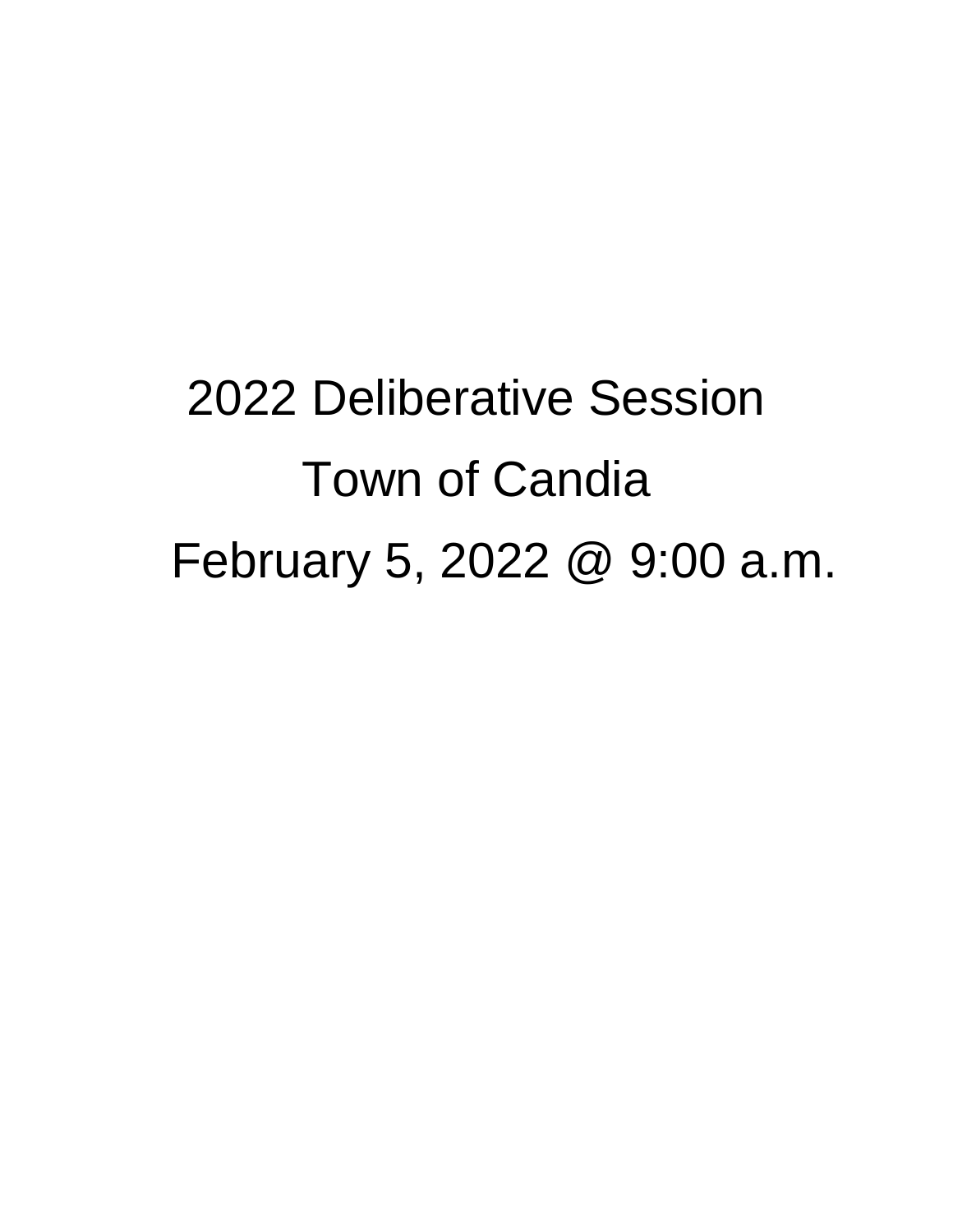# **TOWN OF CANDIA SB2 EXPLANATION**

The Town of Candia follows the Senate Bill 2 (SB2) procedures for the annual town meetings. The first step, or session, of the SB2 process will consist of the Deliberative Session, which will be held on Saturday, February 5, 2022 at 9:00 am in the CYAA building. The second step, or session, of the SB2 process consists of Election Day which will be held on Tuesday, March 8, 2022 from 6 am to 7 pm at the Candia Youth Athletic Association.

At the February 5<sup>th</sup> Deliberative Session all warrant articles will be considered. There will be opportunities for the explanation, discussion, and amendment of each article. The conclusion of each article will result in voting to either:

- add the article to the ballot for voting on March  $8<sup>th</sup>$  in its original form, or
- add the article to the ballot for voting as amended at this session.

When the Deliberative Session is adjourned, you will know the final language of each article, but will not have decided whether or not it passed.

On March 8<sup>th</sup>, Election Day, voters will mark "yes" or "no" on each warrant article in the voting booths with the final outcome of each article being decided.

#### **Further Details:**

- Articles can be amended at the Deliberative Session. For example, the dollar amount of an article can be amended.
- Zoning amendments are not amendable at the Deliberative Session.
- Any wordings of articles prescribed by statute are not amendable at the Deliberative Session.
- The town will be printing a sample ballot in the town report which will provide voters an outline of what you will be voting on. You are welcome to mark the sample ballot and bring it with you to the polls to make your final vote on the official ballot on March 8<sup>th</sup>.
- There will not be an opportunity to ask questions about the articles and amendments on Election Day.
- Voters who cannot cast their ballots in person due to schedule conflicts may request an absentee ballot. Please contact the Town Clerk to coordinate this process at 483-5573

The Candia Filing Period begins January 19<sup>rth</sup>and ends January 28<sup>th</sup>, 2022. The following positions are open for candidates:

| <b>Position</b><br><b>Length of Term</b> |             | <b>Incumbent</b>          |
|------------------------------------------|-------------|---------------------------|
| Selectman                                | Three years | <b>Brien Brock</b>        |
| Selectman                                | Three years | <b>Russell Dann</b>       |
| <b>Budget Committee</b>                  | Three year  | <b>Robert Stout</b>       |
| <b>Budget Committee</b>                  | Three years | Susan Gill                |
| <b>Budget Committee</b>                  | One year    | Jodi Hedstrom             |
| <b>Planning Board</b>                    | Three years | Scott Komisarek           |
| Planning Board                           | Three years | Joshua Pouliot            |
| <b>Cemetery Trustees</b>                 | Three years | <b>Beth Chalbeck</b>      |
| <b>Cemetery Trustees</b>                 | Three years | <b>Rick Lazott</b>        |
| Supervisors of the Checklist             | Six years   | <b>Candice Stamatelos</b> |
| <b>Trustees of Trust Funds</b>           | Three years | Carla Penfield            |
| <b>Tax Collector</b>                     | Three years | <b>Candice Stamatelos</b> |
| Treasurer                                | Three years | Kathleen Philbrick        |

For further election information, please contact the Candia Town Clerk, Donna Hetzel at 483-5573.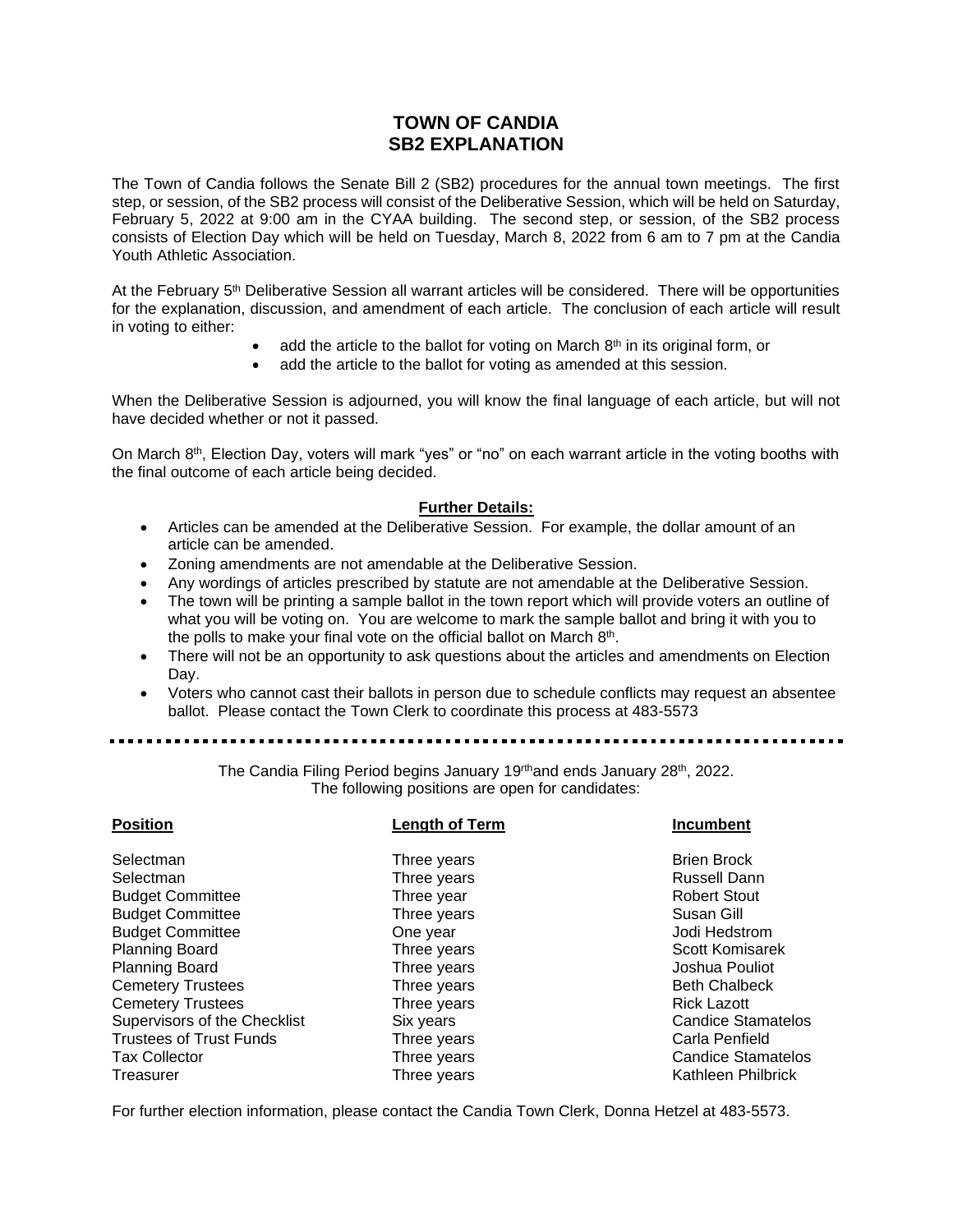# **2022 TOWN OF CANDIA WARRANT State of New Hampshire**

#### **First Session:**

#### **To the Inhabitants of the Town of Candia, in the County of Rockingham, in the said State, qualified to vote on Town Affairs:**

You are hereby notified to meet at Candia Youth Athletic Association in the said Candia, on Saturday, 5<sup>th</sup>, of February, 2022 at 9 a.m. This session shall consist of explanation, discussion and deliberation of the Warrant Articles numbered 1 through 31. The Warrant Articles may be amended subject to the following limitations: (a) Warrant Articles whose wording is prescribed by law shall not be amended, and (b) Warrant Articles that are amended shall be placed on the official ballot for a final vote on main motion as amended.

#### **Second Session:**

#### **To the inhabitants of the Town of Candia, in the County of Rockingham, in said State, qualified to vote on Town Affairs:**

You are hereby notified to meet at Candia Youth Athletic Association in said Candia on Tuesday the 8<sup>th</sup> of March, 2022. This session shall be the Voting Session to act on all Warrant Articles, as amended, including the proposed budget, as a result of the action of the "First Session". The Polls will be open from 6:00 a.m. to 7:00 p.m.

#### **2022 Zoning Amendments**

**ZONING AMENDMENT #1**: Article V-Use Regulations: amend Section 5.02A Table of Use Regulations, Type of Land Use, Residential: by adding a new item number 15 titled "Large Gatherings" subject to the provisions of Article V Section 5.03(E) and Permitted by Right in all districts; amend Section 5.03 by adding a new Section 5.03E: Large Gatherings. To read: *Outdoor events and gatherings where a fee is charged are subject to review by the Health & Safety Officers in regard to the health, safety, and welfare of attendees, vendors, sponsors, and the like and shall be subject to the following criteria:*

- 1. Abutters shall be notified by registered mail at least 10 days in advance of the event;
- 2. The event premises must have ample parking for the event and cannot impede traffic on town roads;
- 3. The number of bathroom/portable mobile toilets must be equal to or greater than 1 bathroom/portable mobile toilet per every 25 attendees of the event;
- 4. Outdoor amplified music must not extend past 11pm and must respect the "right to quiet enjoyment" in the Residential District "R".

**ZONING AMENDMENT #2**: Article XV-Special Exception Uses: amend Section 15.04E Accessory Dwelling Units: by deleting "One septic system shall serve the entire property and adequacy of the system shall be certified by a licensed septic installer". To read: *Adequate sewer and water service shall be provided in accordance with the State of New Hampshire Septic System Regulations.*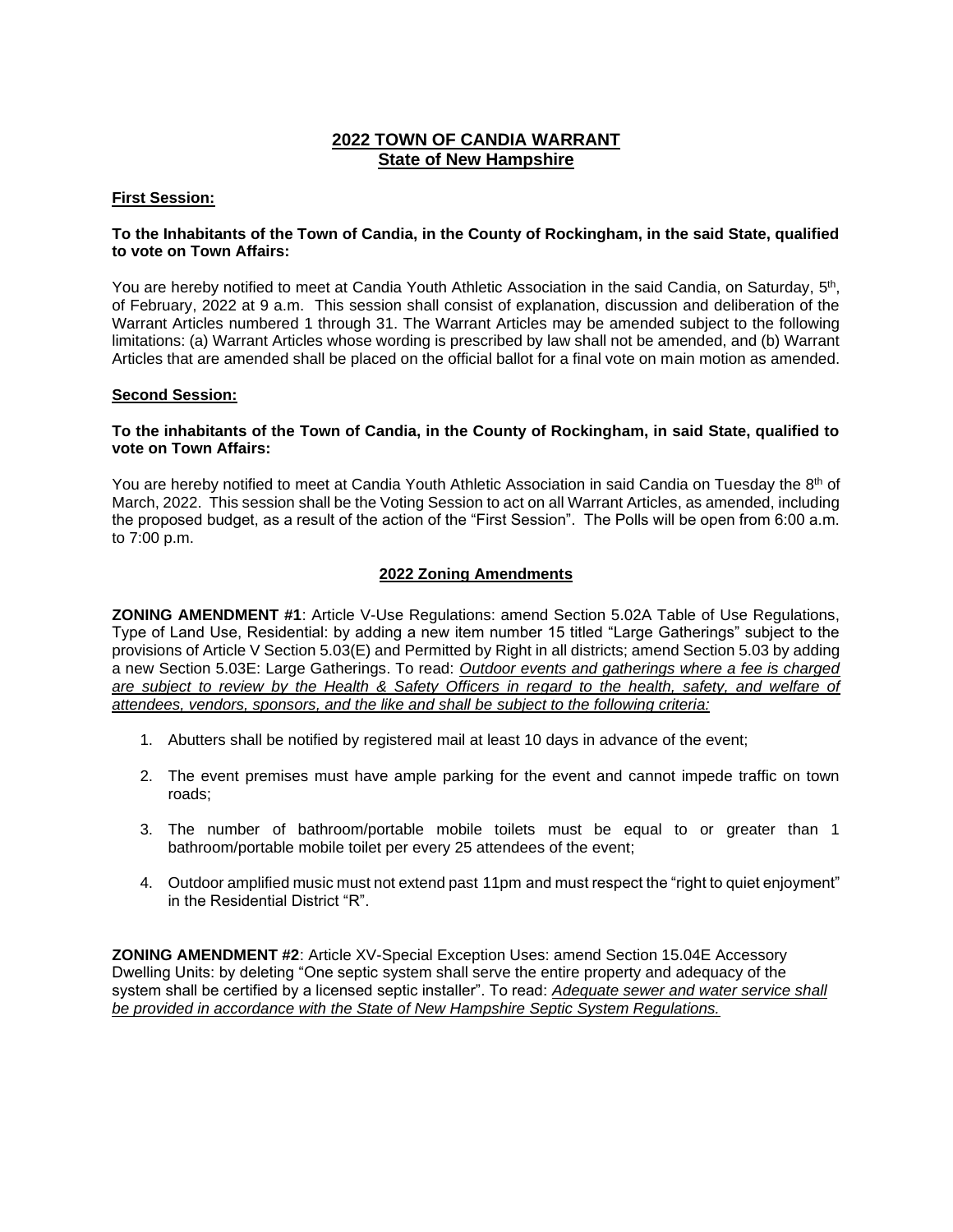#### **ARTICLE 1.**

| Selectman                      | 3 year term | Vote for Two |
|--------------------------------|-------------|--------------|
| <b>Budget Committee</b>        | 3 year term | Vote for Two |
| <b>Budget Committee</b>        | 1 year term | Vote for One |
| <b>Planning Board</b>          | 3 year term | Vote for Two |
| <b>Cemetery Trustees</b>       | 3 year term | Vote for Two |
| <b>Trustees of Trust Funds</b> | 3 year term | Vote for One |
| <b>Tax Collector</b>           | 3 year term | Vote for One |
| Treasurer                      | 3 year term | Vote for One |
| Supervisor of the Checklist    | 6 year term | Vote for One |

### **ARTICLE 2.**

To see if the Town will vote to raise and appropriate as an **Operating Budget**, this operating budget warrant article does not include appropriations by special warrant articles and other appropriations vote separately, the amounts set forth on the budget posted with the warrant or as amended by vote of the first session, for the purposes set forth therein, totaling **\$3,187,543.00**. Should this article be defeated, the default budget shall be **\$3,010,950**, which is the same as last year, with certain adjustments required by previous action of the Town of Candia or by law; or the governing body may hold one special meeting, in accordance with RSA 40:13, X and XVI, to take up the issue of a revised operating budget only.

(Recommended by the Board of Selectmen by a vote of 3 to 1)

(Recommended by the Board of Selectmen by a vote of 8-0-1)

### **ARTICLE 3.**

To see if the Town will vote to raise and appropriate the sum of \$400,000 for the purpose of purchasing two parcels of property located on Raymond Road, identified in the Town of Candia tax records as Map 409 Lot 096 and Map 409 Lot 097 for a future safety facility, using \$250,000 from the Future Capital Improvement Trust Fund created for that purpose, and the balance, \$150,000, is to come from general taxation.

(Recommended by the Board of Selectmen by a vote of 5 to 0)

(Recommended by the Budget Committee by a vote of 9 to 0)

# **ARTICLE 4.**

To see if the Town will vote to raise and appropriate the sum of One Hundred Forty-Three Thousand Eight Hundred Fifty dollars **(\$143,850)** for the operating expenses of the **Smyth Public Library**. Funds are to be expended under the direction of the Smyth Public Library Association.

(Recommended by the Board of Selectmen by a vote of 5 to 0)

(Recommended by the Budget Committee by a vote of 9 to 0)

#### **ARTICLE 5.**

To see if the town will vote to raise and appropriate the sum of \$20,000.00 to the Candia Youth Athletic Association for the specific expenses of providing youth recreation programs to the children of Candia. Said expenses to be expended under the direction of the Candia Youth Athletic Association Board of Directors in accordance with the approved budgets.

(Recommended by the Board of Selectmen by a vote of 5 to 0)

(Recommended by the Budget Committee by a vote of 9 to 0)

### **ARTICLE 6.**

To see if the Town will vote to raise and appropriate the sum of Thirty Thousand Dollars **(\$30,000)** to be deposited into the existing **Recycle Center Equipment and Capital Improvement Capital Reserve Fund** under the provisions of RSA 35:1 adopted at the March 2017 Town Meeting, for the purpose of funding major capital improvements in the Recycling Center and the replacement of equipment used at the Center with the Selectmen appointed as agents.

(Recommended by the Board of Selectmen by a vote of 5 to 0) (Recommended by the Budget Committee by a vote of 9 to 0)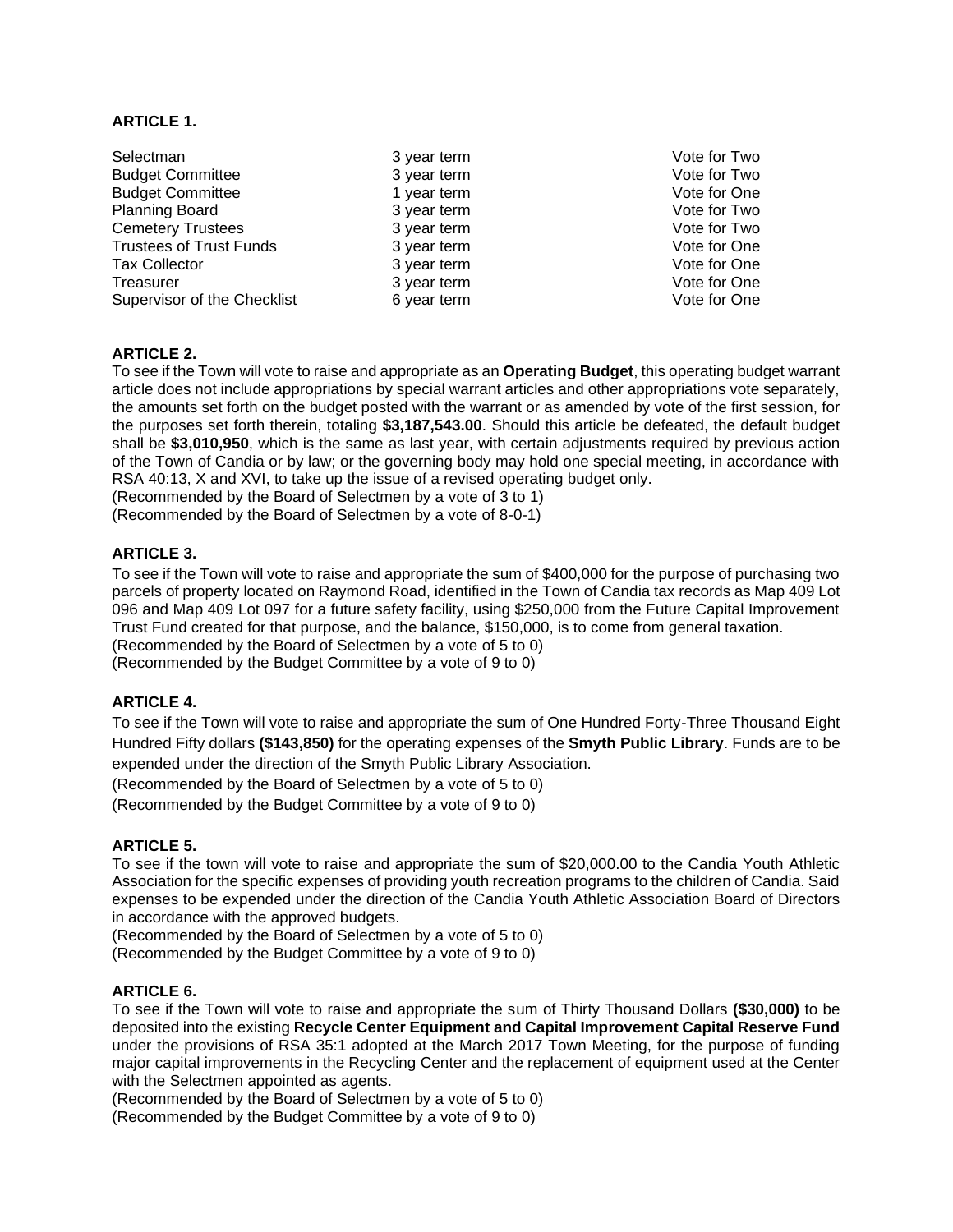### **ARTICLE 7.**

To see if the town will vote to raise and appropriate the sum of One Hundred Fifty Thousand Dollars **(\$150,000)** for **Excess Winter Road Maintenance**, these funds will not be used unless the operating winter maintenance funds are exhausted. This will be non-transferable appropriation. Said funds to be expended under the direction of the Board of Selectmen.

(Recommended by the Board of Selectmen by a vote of 5 to 0)

(Recommended by the Budget Committee by a vote of 9 to 0)

#### **ARTICLE 8.**

To see if the town will vote to raise and appropriate the sum of Two Hundred Fifty Thousand Dollars **(\$250,000)** for the Northern portion of **Tower Hill Road**. Said funds to expended under the direction of the Board of Selectmen.

(Recommended by the Board of Selectmen by a vote of 5 to 0)

(Recommended by the Budget Committee by a vote of 8 to 1)

#### **ARTICLE 9.**

To see if the town will raise and appropriate the sum of One Hundred Thousand Dollars **(\$100,000)** for the wear course application to **Adams Road and Healey Road**. Said funds to be expended under the direction of the Board of Selectmen

(Recommended by the Board of Selectmen by a vote of 5 to 0)

(Recommended by the Budget Committee by a vote of 9 to 0)

#### **ARTICLE 10.**

To see if the Town will vote to raise and appropriate the sum of Fifty Thousand Dollars **(\$50,000)** to be deposited in the **Fire Apparatus Capital Reserve Fund**, established under RSA 35:1 at the March 1991 Town Meeting, for the future purchase of the fire apparatus and equipment with the Selectmen appointed as agents.

(Recommended by the Board of Selectmen by a vote of 5 to 0)

(Recommended by the Budget Committee by a vote of 9 to 0)

#### **ARTICLE 11.**

To see if the Town will vote to raise and appropriate the sum of Fifty Thousand Dollars **(\$50,000)** to be deposited in the **Fire Station Infrastructure and Grounds Capital Reserve Fund** under the provisions of RSA 35:1 at the March 2017 Town Meeting, for the purpose of providing for major capital investments in the fire station building infrastructure and grounds to keep the building and property sound, functional and safe well into the future with the Selectmen appointed as agents.

(Recommended by the Board of Selectmen by a vote of 5 to 0)

(Recommended by the Budget Committee by a vote of 9 to 0)

#### **ARTICLE 12.**

To see if the Town will vote to establish a **revolving fund** pursuant to RSA 31:95-h for the purpose of the **Candia Fire Department** providing ambulance services. All of the revenue received from fees, charges and other income derived from the Candia Fire Department providing ambulance services will be placed in the fund. The money in the fund shall be allowed to accumulate from year-to-year and the money will not be considered part of the Town's general surplus. The Town Treasurer shall have custody of all of the money in the fund. Upon request of the Fire Chief and by order of the governing body, The Town Treasurer shall pay out money from the fund for expenses associated with purchasing, operating and equipping ambulances and with providing ambulance services. No further approval by the legislative body is required to pay money from the fund.

(Recommended by the Board of Selectmen by a vote of 5 to 0)

#### **ARTICLE 13.**

To see if the Town will vote to raise and appropriate the sum of Twenty Thousand Dollars **(\$20,000)** to be placed in the existing **Revaluation Capital Reserve** fund for the Future Revaluation of the municipality. Said funds to be expended under the direction of the Board of Selectmen.

(Recommended by the Board of Selectmen by a vote of 5 to 0)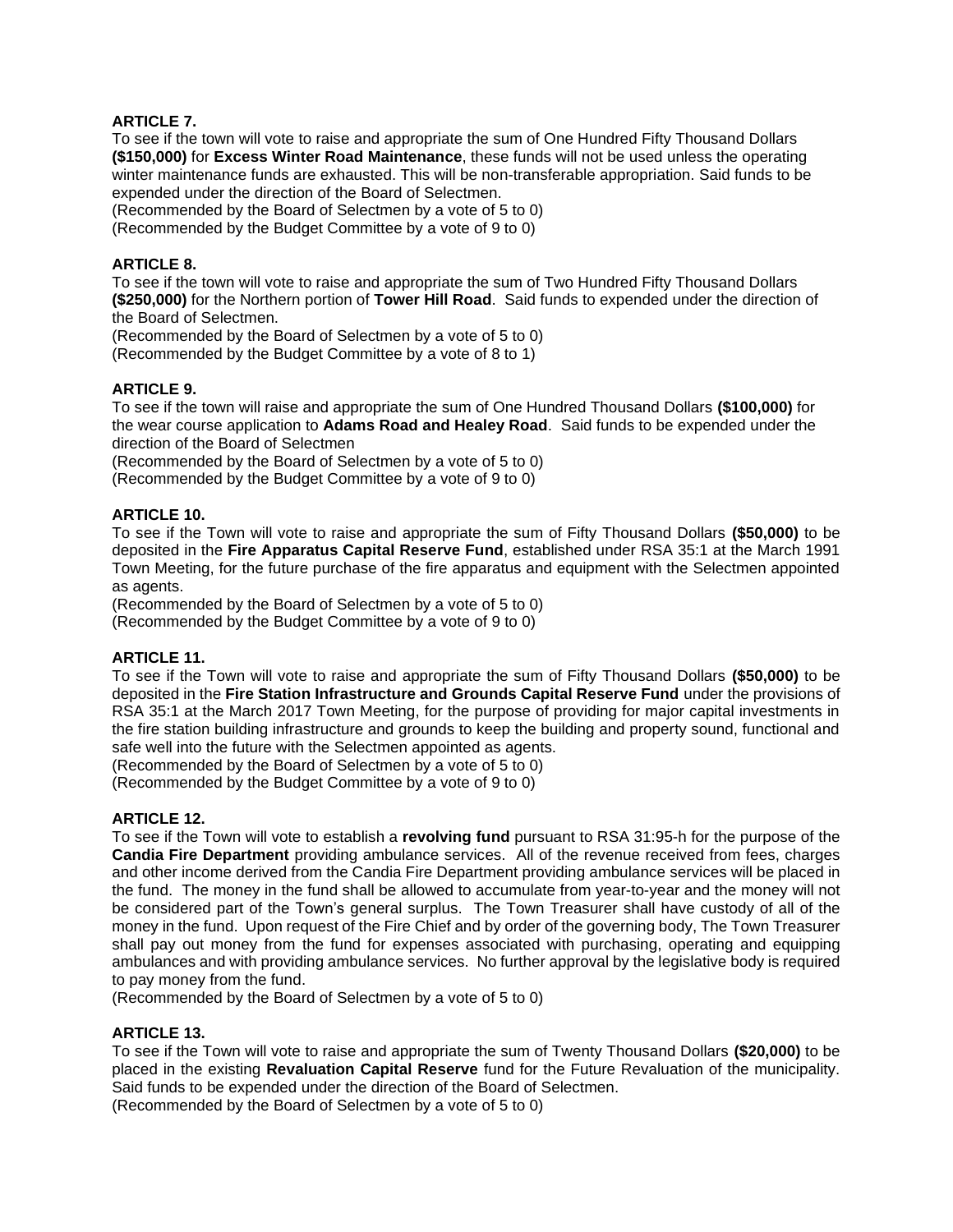(Recommended by the Budget Committee by a vote of 9 to 0)

### **ARTICLE 14.**

To see if the Town will vote to raise and appropriate the sum of Four Thousand Dollars **(\$4,000)** for the operation and maintenance of the **Fitts Museum**. Said funds to be expended under the direction of the Trustees of the Fitts Museum. (By request of the Trustees of the Fitts Museum).

(Recommended by the Board of Selectmen by a vote of 5 to 0)

(Recommended by the Budget Committee by a vote of 9 to 0)

### **ARTICLE 15.**

To see if the town will vote to raise and appropriate the sum of Two Thousand Five Hundred Dollars **(\$2,500)** to be placed in the existing **Town Office Building Maintenance Fund.** Said funds to be expended under the direction of the Board of Selectmen.

(Recommended by the Board of Selectmen by a vote of 5 to 0) (Recommended by the Budget Committee by a vote of 9 to 0)

### **ARTICLE 16.**

To see if the Town will vote to raise and appropriate the sum of Seven Thousand Five Hundred Dollars **(\$7,500)** for the purpose of review and update of the current **Hazard Mitigation Plan Update** as required by FEMA. These funds are expected to be reimbursed through federal grant funding.

(Recommended by the Board of Selectmen by a vote of 5 to 0)

(Recommended by the Budget Committee by a vote of 9 to 0)

### **ARTICLE 17.**

To see if the Town will vote to raise and appropriate the sum of Four Thousand Dollars **(\$4,000.00)** for the purpose of review and update of the current **Emergency Operations Plan Update** as required by FEMA. These funds are expected to be reimbursed through federal grant funding.

(Recommended by the Board of Selectmen by a vote of 5 to 0)

(Recommended by the Budget Committee by a vote of 9 to 0)

## **ARTICLE 18.**

To see if the Town will vote to raise and appropriate the sum of Twenty-Eight Thousand Eight Hundred Dollars **(\$28,800)** for the implementation of a **Mosquito Control Program** designed to reduce the risk of exposure to mosquito-borne diseases such as Zika, EEE, West Nile Virus and the Jamestown Canyon Virus.

(Recommended by the Board of Selectmen by a vote of 3 to 2)

(Not recommended by the Budget Committee by a vote of 5 to 4)

### **ARTICLE 19.**

To see if the town will vote to raise and appropriate the sum of Three Thousand Five Hundred Dollars **(\$3,500)** to be placed in the existing **Smyth Memorial Building Fund.** Said funds to be expended under the direction of the Board of Selectmen.

(Recommended by the Board of Selectmen by a vote of 5 to 0)

(Recommended by the Budget Committee by a vote of 7 to 2)

#### **ARTICLE 20.**

"To see if the Town will vote to remove the existing cap to the annual contribution to the conservation fund established by Article 31 on the ballot for the March 10th, 2009 Candia Town meeting. The current 25% limit of each Land Use Change Tax (LUCT) going into the conservation fund will remain unchanged." (Recommended by the Board of Selectmen by a vote of 5 to 0)

#### **ARTICLE 21.**

To see if the Town will vote to raise and appropriate the sum of Six Thousand Eight Hundred Seven Dollars **(\$6,807)** in support of the **Rockingham County Community Action.**

(Recommended by the Board of Selectmen by a vote of 5 to 0)

(Not recommended by the Budget Committee by a vote of 6 to 3)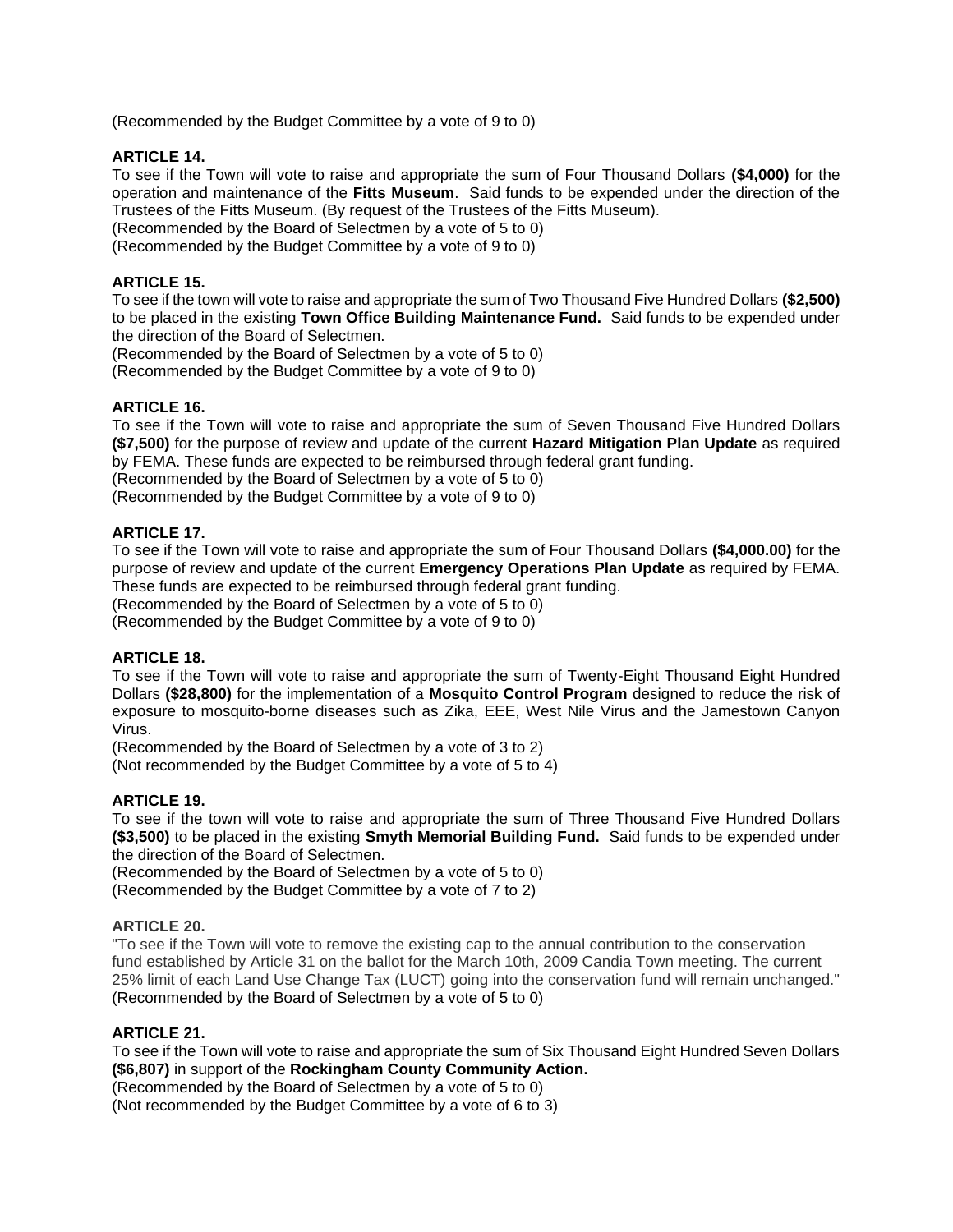### **ARTICLE 22.**

To see if the Town will vote to raise and appropriate the sum of Four Thousand Dollars **(\$4,000)** in continuation of its support of the **Visiting Nurse Association of Manchester and Southern New Hampshire.**

(Recommended by the Board of Selectmen by a vote of 5 to 0) (Not recommended by the Budget Committee by a vote of 6 to 3)

#### **ARTICLE 23.**

To see if the Town will vote to raise and appropriate the sum of Three Thousand Two Hundred Fifty Dollars **(\$3,250)** in continuation of its support of the **American Red Cross.**

(Recommended by the Board of Selectmen by a vote of 5 to 0)

(Not recommended by the Budget Committee by a vote of 6 to 3)

#### **ARTICLE 24.**

To see if the Town will vote to raise and appropriate the sum of Two Thousand One Hundred Seven Dollars **(\$2,107)** in continuation of its support of the **Rockingham County Nutrition and Meals on Wheels Program.** 

(Recommended by the Board of Selectmen by a vote of 5 to 0) (Not recommended by the Budget Committee by a vote of 6 to 3)

#### *This is a combination of Meals on Wheels and Lamprey Health*

#### **ARTICLE 25.**

To see if the Town will vote to raise and appropriate the sum of One Thousand Two Hundred Fifty Dollars **(\$1,250)** in continuation of its support of the **Child Advocacy Center**.

(Recommended by the Board of Selectmen by a vote of 5 to 0)

(Recommended by the Budget Committee by a vote of 8 to 1)

#### **ARTICLE 26.**

To see if the Town will vote to raise and appropriate the sum of One Thousand Two Hundred Fifty Dollars **(\$1,250)** in continuation of its support of **Waypoint (formally Child and Family Services).** (Recommended by the Board of Selectmen by a vote of 5 to 0)

(Not recommended by the Budget Committee by a vote of 6 to 3)

#### **ARTICLE 27.**

To see if the Town will vote to raise and appropriate the sum of One Thousand Dollars **(\$1,000)** in continuation of its support of the **CASA** (Court Appointed Special Advocates for Children). (Recommended by the Board of Selectmen by a vote of 5 to 0) (Not recommended by the Budget Committee by a vote of 6 to 3)

#### **ARTICLE 28.**

To see if the Town will vote to raise and appropriate the sum of One Thousand Dollars **(\$1,000)** in support of the **Home Health and Hospice Care.** 

(Recommended by the Board of Selectmen by a vote of 5 to 0) (Not recommended by the Budget Committee by a vote of 6 to 3)

#### **ARTICLE 29.**

To see if the Town will vote to raise and appropriate the sum of One Thousand Dollars **(\$1,000)** in continuation of its support of **Big Brother/Big Sister**.

(Recommended by the Board of Selectmen by a vote of 5 to 0)

(Not recommended by the Budget Committee by a vote of 6 to 3)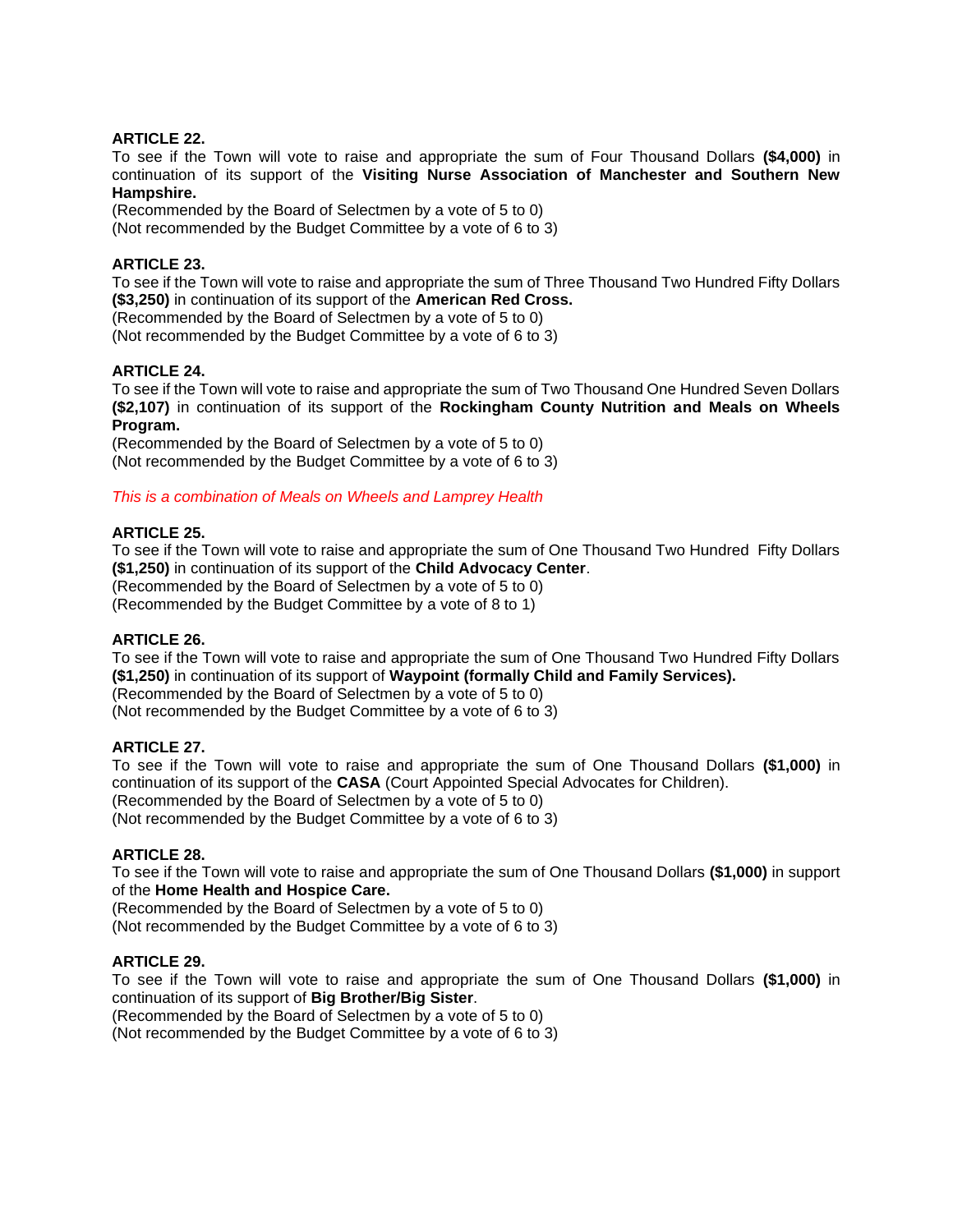# **ARTICLE 30.**

To see if the Town will vote to raise and appropriate the sum of Seven Hundred Dollars **(\$700)** in continuation of its support of the **Aids Response Seacoast**.

(Recommended by the Board of Selectmen by a vote of 5 to 0)

(Not recommended by the Budget Committee by a vote of 6 to 3)

#### **ARTICLE 31.**

To see if the Town will vote to raise and appropriate the sum of Two Hundred Twenty-Five Dollars **(\$225)** in continuation of its support of the **Retired and Senior Volunteer Program**.

(Recommended by the Board of Selectmen by a vote of 5 to 0)

(Not recommended by the Budget Committee by a vote of 6 to 3)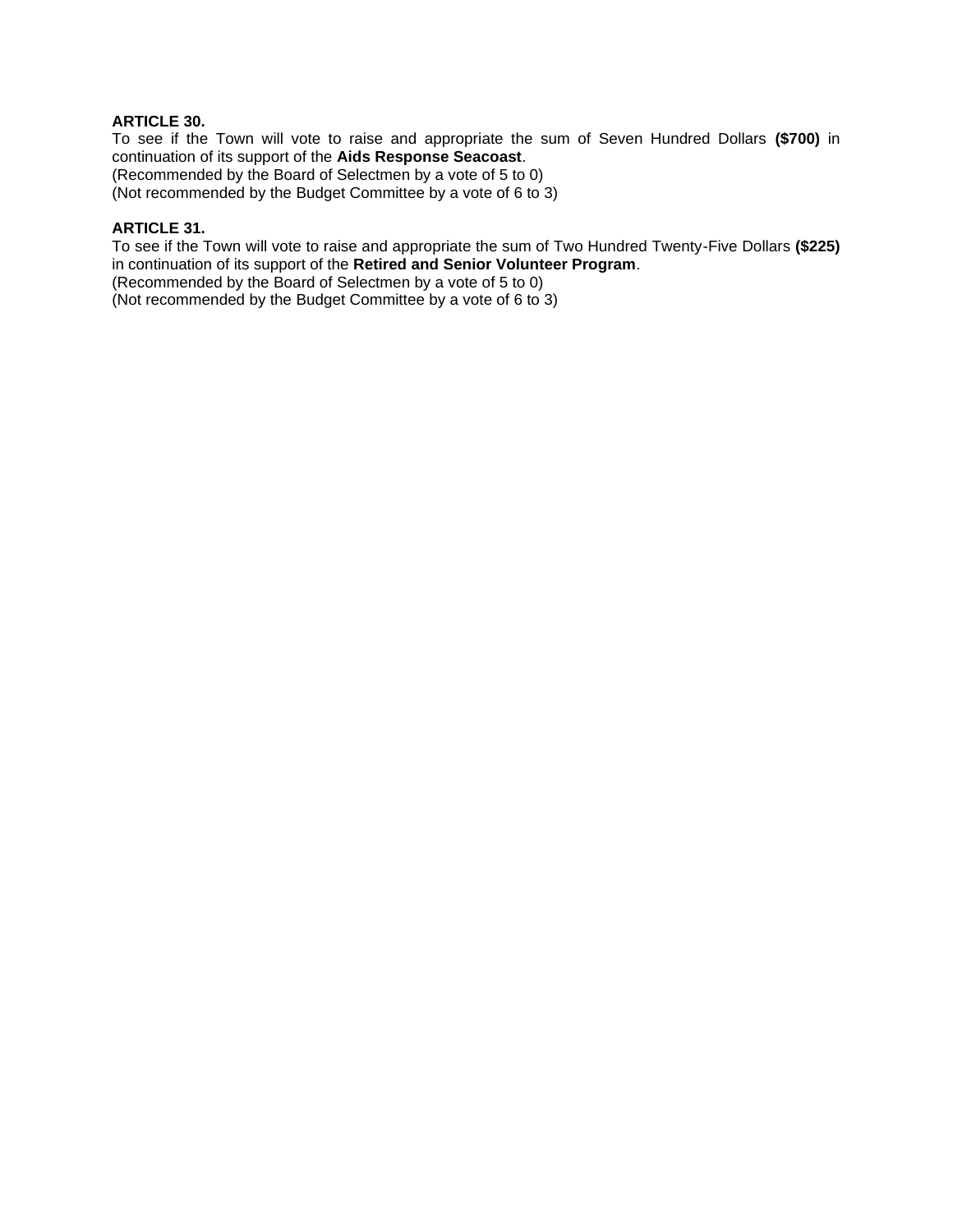# **2022 WARRANT ARTICLE SUMMARY**

|                |                                                   | 2022             | 2022               |
|----------------|---------------------------------------------------|------------------|--------------------|
|                |                                                   | <b>SELECTMEN</b> | <b>BUDGET</b>      |
| 2022           |                                                   | & PETITIONS      | <b>COMMITTEE</b>   |
| Art. #         | <b>WARRANT ARTICLES</b>                           | <b>PROPOSED</b>  | <b>RECOMMENDED</b> |
| $\overline{2}$ | <b>Operating Budget</b>                           | 3,187,543        | 3,187,543          |
| 3              | Purchase Property for Future Safety Facility      | 150,000          | 150,000            |
| 4              | Smyth Public Library                              | 143,850          | 143,850            |
| 5              | CYAA Funding - by petition                        | 20,000           | 20,000             |
| 6              | Recycle Center Equip & Capital Improvement CRF    | 30,000           | 30,000             |
| $\overline{7}$ | <b>Excess Winter Road Maintenance</b>             | 150,000          | 150,000            |
| 8              | Road Construction - North portion Tower Hill Road | 250,000          | 250,000            |
| 9              | Road Construction - Adams Rd & Healey Rd          | 100,000          | 100,000            |
| 10             | Fire Apparatus Capital Reserve Fund               | 50,000           | 50,000             |
| 11             | Fire Station Infrastructure and Grounds CRF       | 50,000           | 50,000             |
| 12             | Est Fire Dept / Ambulance Revoling Fund           |                  |                    |
| 13             | <b>Revaluation Capital Reserve</b>                | 20,000           | 20,000             |
| 14             | <b>Fitts Museum</b>                               | 4,000            | 4,000              |
| 15             | Town Office Building Maintenance Fund             | 2,500            | 2,500              |
| 16             | Update Hazard Mitigation Plan                     | 7,500            | 7,500              |
| 17             | <b>Update Emergency Operations Plan</b>           | 4,000            | 4,000              |
| 18             | Mosquito Control Program                          | 28,800           | 0                  |
| 19             | Smyth Memorial Building Fund                      | 3,500            | 3,500              |
| 20             | Resind maximum limit on LUCT to Conservation Comm |                  | 0                  |
| 21             | Rockingham County Community Action                | 6,807            | 0                  |
| 22             | <b>Visiting Nurse Association</b>                 | 4,000            | 0                  |
| 23             | <b>American Red Cross</b>                         | 3,250            | $\mathbf 0$        |
|                | Rock. Cty Nutrition/Meals on Wheels<br>(with      |                  |                    |
| 24             | former Lamprey Health Care)                       | 2,107            | 0                  |
| 25             | <b>Child Advocacy Center</b>                      | 1,250            | 1,250              |
| 26             | WayPoint (formally Child and Family Services)     | 1,250            | 0                  |
| 27             | <b>CASA for Children</b>                          | 1,000            | $\pmb{0}$          |
| 28             | Home Health and Hospice Care                      | 1,000            | 0                  |
| 29             | Big Brother / Big Sister                          | 1,000            | 0                  |
| 30             | Aids Response Seacoast                            | 700              | 0                  |
| 31             | Retired & Senior Volunteer Program                | 225              | $\mathbf 0$        |
|                |                                                   |                  |                    |
|                | Total                                             | 4,224,282        | 4,174,143          |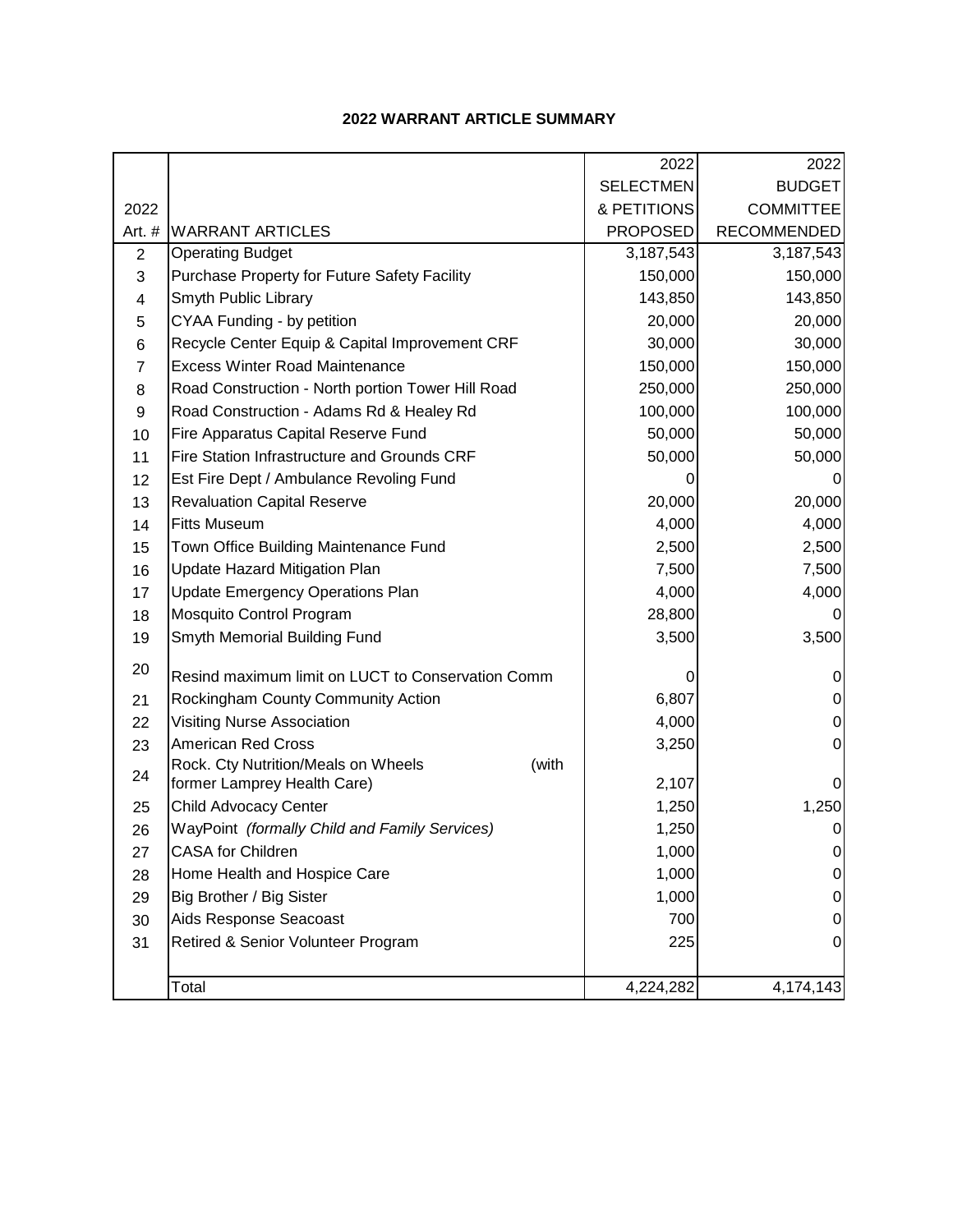|                                         |                 |                 | 2022             | 2022             |               | INC / (DEC) $\%$ INC / (DEC) |
|-----------------------------------------|-----------------|-----------------|------------------|------------------|---------------|------------------------------|
|                                         | 2021            | 2021            | <b>BUDGET</b>    | <b>BUDGET</b>    | over 2021     | over 2021                    |
| <b>PURPOSE OF APPROPRIATION</b>         | <b>APPROVED</b> | <b>EXPENDED</b> | <b>COMMITTEE</b> | <b>COMMITTEE</b> | <b>Budget</b> | <b>Budget</b>                |
| Ambulance - Wages                       | 0               | 10,628          | 1                | 1                | 1             | #DIV/0!                      |
| Ambulance - FICA & Medi                 | 0               | 813             |                  |                  | 1             | #DIV/0!                      |
| Ambulance - Cost, Supply, Maint, Repair |                 | 1,575           |                  |                  | 0             | 0.00%                        |
| Ambulance - Fuel                        | 1               | 0               | 1                | 1                | 0             | 0.00%                        |
| <b>Total Ambulance</b>                  | $\mathbf{2}$    | 13,016          | 4                | 4                | $\mathbf{2}$  | 100.00%                      |
|                                         |                 |                 |                  |                  |               |                              |
| <b>Animal Control</b>                   |                 |                 |                  |                  |               |                              |
| Wages                                   | 4,017           | 3,475           | 4,016            | 4,016            | -1            |                              |
| FICA & Medi                             | 307             | 266             | 307              | 307              | 0             |                              |
| Uniforms                                | 125             | 0               | 125              | 125              | 0             |                              |
| Seminars & Training                     | 500             | 40              | 500              | 500              | 0             |                              |
| Maintenance & Repair                    |                 | 475             | 500              | 500              | 499           |                              |
| ACO-Gasoline                            |                 | 0               | 1                | 1                | 0             |                              |
| <b>Printed Materials</b>                | 135             | 60              | 135              | 135              | 0             |                              |
| Shots & Equipment                       | 350             | 388             | 350              | 350              | 0             |                              |
| <b>Kennel Costs</b>                     | 400             | 0               | 400              | 400              | 0             |                              |
| Mileage                                 |                 | 82              | 1                |                  | O             |                              |
| <b>Total Animal Control</b>             | 5,837           | 4,787           | 6,335            | 6,335            | 498           | 8.54%                        |
|                                         |                 |                 |                  |                  |               |                              |
| <b>Auditing Services</b>                | 18,000          | 18,725          | 19,000           | 19,000           | 1,000         | 5.56%                        |
| <b>Budget Committee</b>                 |                 |                 |                  |                  |               |                              |
| <b>Budget Committee Secretary</b>       | 1,564           | 674             | 1,048            | 1,048            | $-516$        |                              |
| FICA & Medi                             | 120             | 52              | 80               | 80               | $-40$         |                              |
| Printing / Publications                 | 300             | 94              | 100              | 100              | $-200$        |                              |
| Supplies                                | 50              | $\overline{0}$  | 50               | 50               | 0             |                              |
| Conferences                             | 250             | 0               | 100              | 100              | $-150$        |                              |
| <b>Legal Notices</b>                    | 100             | $\overline{0}$  | 50               | 50               | $-50$         |                              |
| <b>Total Budget Committee</b>           | 2,384           | 819             | 1,428            | 1,428            | $-956$        | -40.09%                      |
|                                         |                 |                 |                  |                  |               |                              |
| <b>Building Inspection</b>              |                 |                 |                  |                  |               |                              |
| Building Insp & Code Enforce Wages      | 65,000          | 61,806          | 63,510           | 63,510           | $-1,490$      |                              |
| <b>Administrative Assistant Wages</b>   | 44,300          | 41,608          | 46,692           | 46,692           | 2,392         |                              |
| FICA & Medi                             | 8,362           | 7,949           | 8,430            | 8,430            | 68            |                              |
| Retirement                              | 2,616           | 1,291           | 2,755            | 2,755            | 139           |                              |
| <b>Clothing Allowance</b>               | 100             | 30              | 150              | 150              | 50            |                              |
| Cell Phone - Building Dept              | 700             | 321             | 900              | 900              | 200           |                              |
| Software Support                        | 1,400           | 825             | 1,260            | 1,260            | $-140$        |                              |
| Dues, Fees and Certifications           | 1,500           | 596             | 1,500            | 1,500            | 0             |                              |
| Conference/Schools/Training             | 1,030           | 505             | 1,200            | 1,200            | 170           |                              |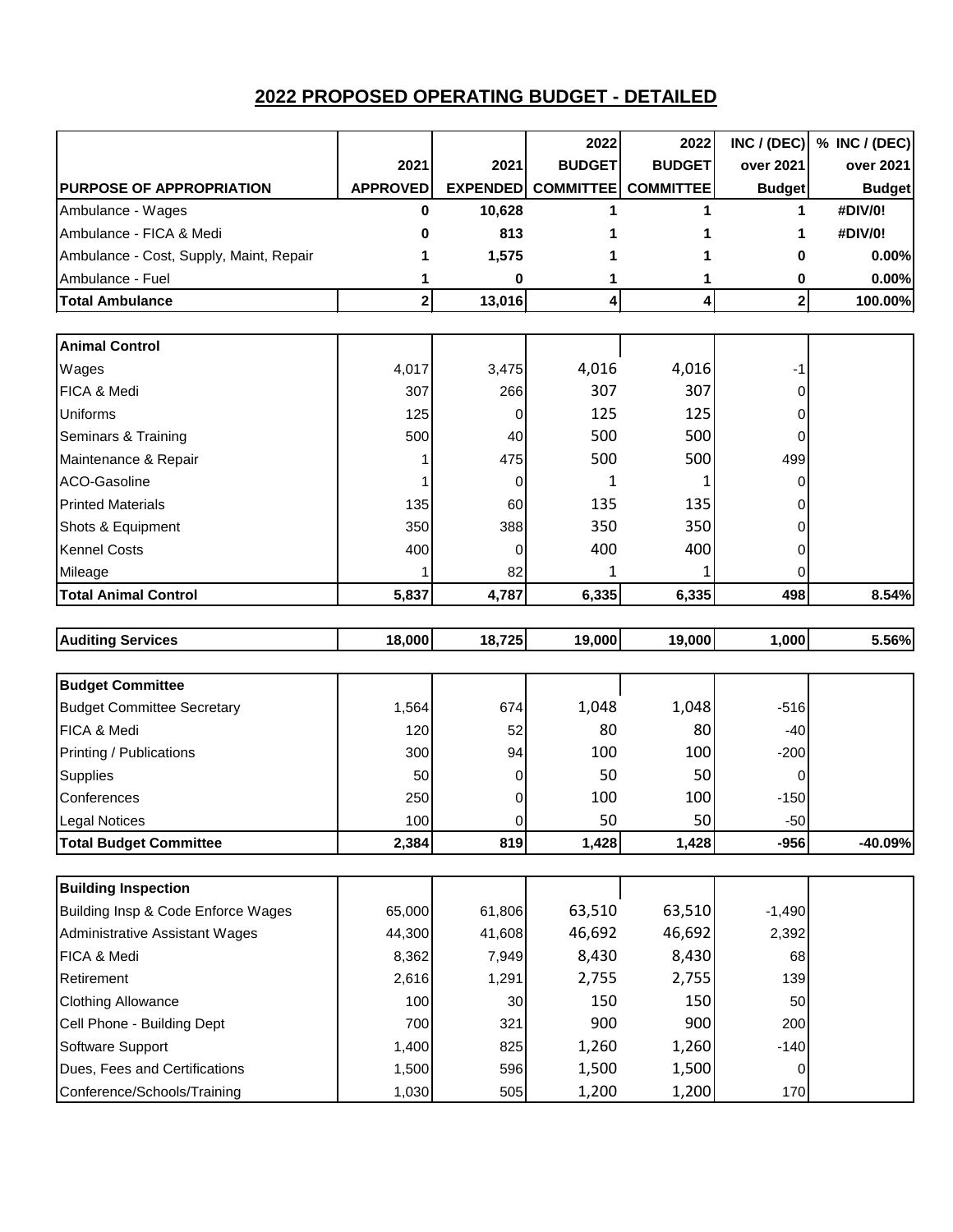|                                          |                 |                 | 2022             | 2022             | INC / (DEC)   | % INC / (DEC) |
|------------------------------------------|-----------------|-----------------|------------------|------------------|---------------|---------------|
|                                          | 2021            | 2021            | <b>BUDGET</b>    | <b>BUDGET</b>    | over 2021     | over 2021     |
| <b>PURPOSE OF APPROPRIATION</b>          | <b>APPROVED</b> | <b>EXPENDED</b> | <b>COMMITTEE</b> | <b>COMMITTEE</b> | <b>Budget</b> | <b>Budget</b> |
| <b>Office Supplies</b>                   | 1,000           | 1,266           | 1,500            | 1,500            | 500           |               |
| <b>Books</b>                             | 500             | 361             | 1,500            | 1,500            | 1,000         |               |
| Vehicle-Fuel, Repairs & Maintenance      | 3,100           | 2,440           | 3,100            | 3,100            | 0             |               |
| Land Use Project Manager                 |                 | 0               | 5,000            | 5,000            | 4,999         |               |
| <b>Total Building Inspection</b>         | 129,609         | 118,996         | 137,498          | 137,498          | 7,889         | 6.09%         |
|                                          |                 |                 |                  |                  |               |               |
| <b>Cemetery</b>                          |                 |                 |                  |                  |               |               |
| Sexton Spipend                           | 5,311           | 5,311           | 5,598            | 5,598            | 287           |               |
| <b>Cemetery Wages</b>                    | 33,650          | 36,183          | 42,160           | 42,160           | 8,510         |               |
| <b>Installation of Corner Markers</b>    | 0               | 0               | 0                | 0                |               |               |
| Secretarial Wages                        | 849             | 156             | 895              | 895              | 46            |               |
| FICA & Medi                              | 3,045           | 3,193           | 3,722            | 3,722            | 677           |               |
| Administration                           | 472             | 0               | 472              | 472              | 0             |               |
| Supplies                                 | 300             | 65              | 300              | 300              | 0             |               |
| <b>Equipment Maintenance</b>             | 500             | 97              | 500              | 500              | 0             |               |
| Fuel/Oil                                 | 1,300           | 1,621           | 1,500            | 1,500            | 200           |               |
| Facility Improve / Maint / Contract Serv | 14,500          | 15,523          | 15,000           | 15,000           | 500           |               |
| <b>Gravesite Corner Markers</b>          | 1,000           | 0               | 1,000            | 1,000            | 0             |               |
| Equipment / Software                     | 1,000           | 640             | 1,000            | 1,000            | 0             |               |
| Computer - Tech Services                 | 1,000           | 0               | 1,000            | 1,000            | 0             |               |
| Storm Repair                             |                 | 0               |                  |                  | 0             |               |
| <b>Total Cemetery</b>                    | 62,928          | 62,789          | 73,148           | 73,148           | 10,220        | 16.24%        |
|                                          |                 |                 |                  |                  |               |               |
| <b>Conservation Commission</b>           |                 |                 |                  |                  |               |               |
| Secretarial Wages                        | 894             | 1,228           | 1,154            | 1,154            | 260           |               |
| Administration                           | 600             | 262             | 200              | 200              | $-400$        |               |
| FICA & Medi                              | 68              | 94              | 88               | 88               | 20            |               |
| Education                                | 450             | 35              | 450              | 450              | $\Omega$      |               |
| <b>Materials</b>                         | 211             | 60              | 110              | 110              | $-101$        |               |
| Professional Membership                  | 200             | 200             | 425              | 425              | 225           |               |
| <b>Conservation Projects</b>             | 25              | 0               | 0                | 0                | $-25$         |               |
| <b>Property Management</b>               | 25              | 0               | 25               | 25               | 0             |               |
| <b>Conservation Open Space</b>           | 250             | 240             | 0                | 0                | $-250$        |               |
| Web Master                               | 0               | 0               | 350              | 350              | 350           |               |
| <b>Total Conservation Commission</b>     | 2,723           | 2,120           | 2,802            | 2,802            | 79            | 2.91%         |
|                                          |                 |                 |                  |                  |               |               |
| <b>Direct Assistance</b>                 | 10,000          | $\mathbf{0}$    | 10,000           | 10,000           | $\mathbf 0$   | 0.00%         |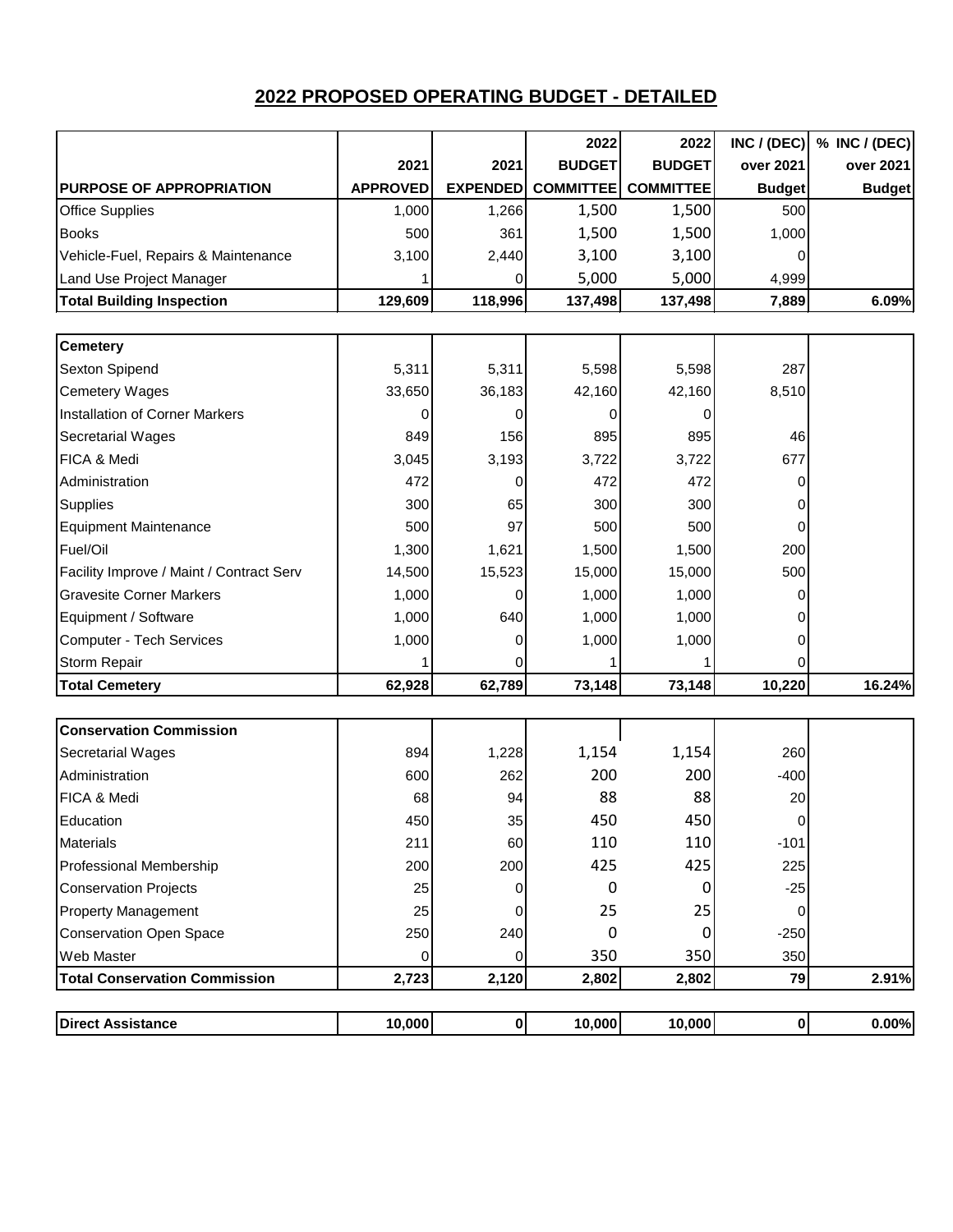|                                      |                 |                 | 2022             | 2022             | INC / (DEC)    | % INC / (DEC) |
|--------------------------------------|-----------------|-----------------|------------------|------------------|----------------|---------------|
|                                      | 2021            | 2021            | <b>BUDGET</b>    | <b>BUDGET</b>    | over 2021      | over 2021     |
| <b>PURPOSE OF APPROPRIATION</b>      | <b>APPROVED</b> | <b>EXPENDED</b> | <b>COMMITTEE</b> | <b>COMMITTEE</b> | <b>Budget</b>  | <b>Budget</b> |
| <b>Election/Voter Registration</b>   |                 |                 |                  |                  |                |               |
| Supervisors of the Checklist         | 6,078           | 2,614           | 6,419            | 6,419            | 341            |               |
| FICA & Medi                          | 465             | 200             | 491              | 491              | 26             |               |
| Miscellaneous                        | 100             | 62              | 2,500            | 2,500            | 2,400          |               |
| <b>Total Voter Registration</b>      | 6,643           | 2,876           | 9,410            | 9,410            | 2,767          | 41.65%        |
|                                      |                 |                 |                  |                  |                |               |
| <b>Election Administration</b>       |                 |                 |                  |                  |                |               |
| <b>Election Admin Wages</b>          | 3,000.00        | 1,838.09        | 9,486            | 9,486            | 6,486          |               |
| Meals                                | 300.00          | 428.59          | 1,400            | 1,400            | 1,100          |               |
| FICA & Medi                          | 47.00           | 26.78           | 92               | 92               | 45             |               |
| Voting Booth Set-up                  | 700.00          | 420.00          | 1,150            | 1,150            | 450            |               |
| Prog. Voting Machine/Booth Rep.      | 3,500.00        | 600.00          | 3,500            | 3,500            | 0              |               |
| <b>Election Furniture Purchase</b>   | 1.00            | 0.00            | 1                |                  | 0              |               |
| Misc (COVID supplies, etc)           | 453.00          | 0.00            | 200              | 200              | $-253$         |               |
| <b>Total Election Administration</b> | 8,001           | 3,313           | 15,829           | 15,829           | 7,828          | 97.84%        |
|                                      |                 |                 |                  |                  |                |               |
| <b>Emergency Management</b>          |                 |                 |                  |                  |                |               |
| Photo ID Supplies                    | 100             | 0               | 100              | 100              | 0              |               |
| Training & Education                 | 200             | 0               | 200              | 200              | $\overline{0}$ |               |
| <b>Office Supplies</b>               | 100             | 119             | 100              | 100              | 0              |               |
| <b>EOC &amp; Shelter Operations</b>  | 1,200           | 0               | 1,200            | 1,200            | $\overline{0}$ |               |
| Communications                       | 200             | 0               | 200              | 200              | $\mathbf{0}$   |               |
| <b>Infection Control</b>             | 500             | 0               | 500              | 500              | $\overline{0}$ |               |
| <b>Fit Testing</b>                   | 600             | 0               | 600              | 600              | $\overline{0}$ |               |
| Mileage                              | 100             | 0               | 100              | 100              | 0              |               |
| <b>Total Emergency Management</b>    | 3,000           | 119             | 3,000            | 3,000            | $\mathbf{0}$   | 0.00%         |
|                                      |                 |                 |                  |                  |                |               |
| <b>Fire / Forestry</b>               |                 |                 |                  |                  |                |               |
| Fire Dept Compensation               | 42,487          | 42,487          | 44,781           | 44,781           | 2,294          |               |
| FICA & Medi                          | 3,250           | 3,250           | 3,426            | 3,426            | 176            |               |
| Protective Clothing                  | 18,500          | 6,553           | 18,500           | 18,500           | $\overline{0}$ |               |
| Telephone, Pager, Tablet             | 1,250           | 1,350           | 2,450            | 2,450            | 1,200          |               |
| Website                              | 350             | 0               | 350              | 350              | 0              |               |
| <b>Internet Access</b>               | 750             | 1,105           | 750              | 750              | 0              |               |
| Training                             | 14,497          | 6,123           | 12,497           | 12,497           | $-2,000$       |               |
| Electricity                          | 3,600           | 3,585           | 3,600            | 3,600            | $\overline{0}$ |               |
| <b>Building Fuel</b>                 | 4,000           | 3,721           | 4,000            | 4,000            | 0              |               |
| <b>Water Supply</b>                  |                 | 0               |                  |                  | $\overline{0}$ |               |
| Fire Equipment Maintenance           | 5,000           | 4,021           | 5,000            | 5,000            | $\overline{0}$ |               |
| <b>Building Maintenance</b>          | 4,000           | 6,779           | 4,000            | 4,000            | $\overline{0}$ |               |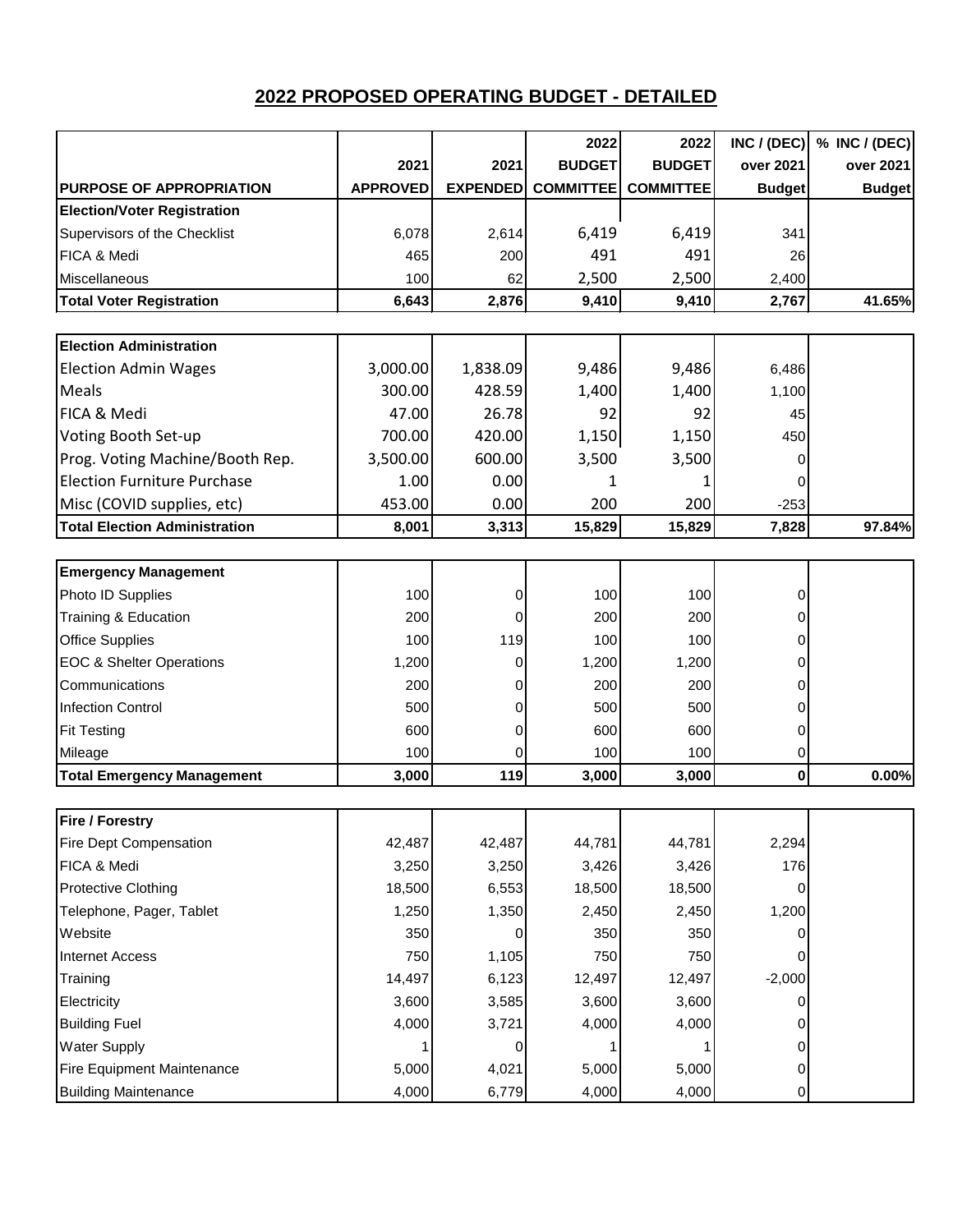|                                  |                 |                 | 2022             | 2022             | INC / (DEC)    | % INC / (DEC) |
|----------------------------------|-----------------|-----------------|------------------|------------------|----------------|---------------|
|                                  | 2021            | 2021            | <b>BUDGET</b>    | <b>BUDGET</b>    | over 2021      | over 2021     |
| <b>PURPOSE OF APPROPRIATION</b>  | <b>APPROVED</b> | <b>EXPENDED</b> | <b>COMMITTEE</b> | <b>COMMITTEE</b> | <b>Budget</b>  | <b>Budget</b> |
| <b>EMS Equipment Maintenance</b> | 1,800           | 6,803           | 3,800            | 3,800            | 2,000          |               |
| <b>Communication Maintenance</b> | 2,000           | 3,091           | 2,000            | 2,000            | 0              |               |
| <b>Truck Fuel</b>                | 3,450           | 3,148           | 3,450            | 3,450            | 0              |               |
| Dues                             | 3,700           | 1,245           | 3,700            | 3,700            | 0              |               |
| <b>Fire Dept Supplies</b>        | 1,000           | 892             | 1,000            | 1,000            | $\Omega$       |               |
| <b>Office Supplies</b>           | 1,000           | 2,137           | 1,000            | 1,000            | 0              |               |
| <b>Fire Dept Miscellaneous</b>   |                 | 0               |                  |                  | 0              |               |
| <b>Truck Maintenance</b>         | 11,500          | 13,273          | 11,500           | 11,500           | 0              |               |
| <b>Communication Equipment</b>   | 3,500           | 5,326           | 3,500            | 3,500            | 0              |               |
| <b>EMS Equipment</b>             | 6,000           | 7,287           | 6,000            | 6,000            | 0              |               |
| Fire Equipment                   | 5,500           | 3,819           | 5,500            | 5,500            | 0              |               |
| <b>Medical Evaluations</b>       | 500             | 0               | 500              | 500              | 0              |               |
| Dispatch                         | 25,000          | 5,990           | 30,000           | 30,000           | 5,000          |               |
| <b>Fire Prevention</b>           | 2,500           | 0               | 2,500            | 2,500            | 0              |               |
| SE NH Hazmat                     | 7,000           | 6,824           | 7,000            | 7,000            | 0              |               |
| Forest Fire Fica & Medi          | 1               | 0               |                  |                  | 0              |               |
| <b>Forest Fires</b>              | 2,100           | 1,442           | 2,100            | 2,100            | 0              |               |
| <b>Total Fire/Forestry</b>       | 174,237         | 140,250         | 182,907          | 182,907          | 8,670          | 4.98%         |
|                                  |                 |                 |                  |                  |                |               |
| <b>Health Officer</b>            |                 |                 |                  |                  |                |               |
| <b>Protective Clothing</b>       | 100             | 0               | 150              | 150              | 50             |               |
| <b>Spraying Application Fees</b> | 1               | 0               |                  |                  | 0              |               |
| Lab Fees                         | 100             | 125             | 200              | 200              | 100            |               |
| Dues/Training/Conf/Fuel          | 200             | 45              | 200              | 200              | 0              |               |
| <b>Total Health Officer</b>      | 401             | 170             | 551              | 551              | 150            | 37.41%        |
|                                  |                 |                 |                  |                  |                |               |
| <b>Heritage Commission</b>       | 600             | 0               | 600              | 600              | 0              | 0.00%         |
|                                  |                 |                 |                  |                  |                |               |
| <b>Highway Department</b>        |                 |                 |                  |                  |                |               |
| Road Agent's Wages               | 2,655           | 2,000           | 2,798            | 2,798            | 143            |               |
| FICA & Medi                      | 203             | 153             | 214              | 214              | 11             |               |
| Salt Applicator Certification    | 450             | 0               | 450              | 450              | 0              |               |
| Safety Improvement               | 3,300           | 2,550           | 3,300            | 3,300            | 0              |               |
| Road Research                    |                 | 0               |                  |                  | $\Omega$       |               |
| Patching                         | 9,100           | 9,472           | 9,100            | 9,100            | $\overline{0}$ |               |
| Grading                          | 14,850          | 17,021          | 14,850           | 14,850           | 0              |               |
| Gravel                           | 21,400          | 13,711          | 21,400           | 21,400           | 0              |               |
| <b>Tree Removal</b>              | 6,300           | 6,675           | 6,300            | 6,300            | 0              |               |
| <b>Tree Canopy Trimming</b>      | 16,500          | 16,050          | 16,500           | 16,500           | 0              |               |
| <b>Brush Cutting</b>             | 4,400           | 4,725           | 4,400            | 4,400            | 0              |               |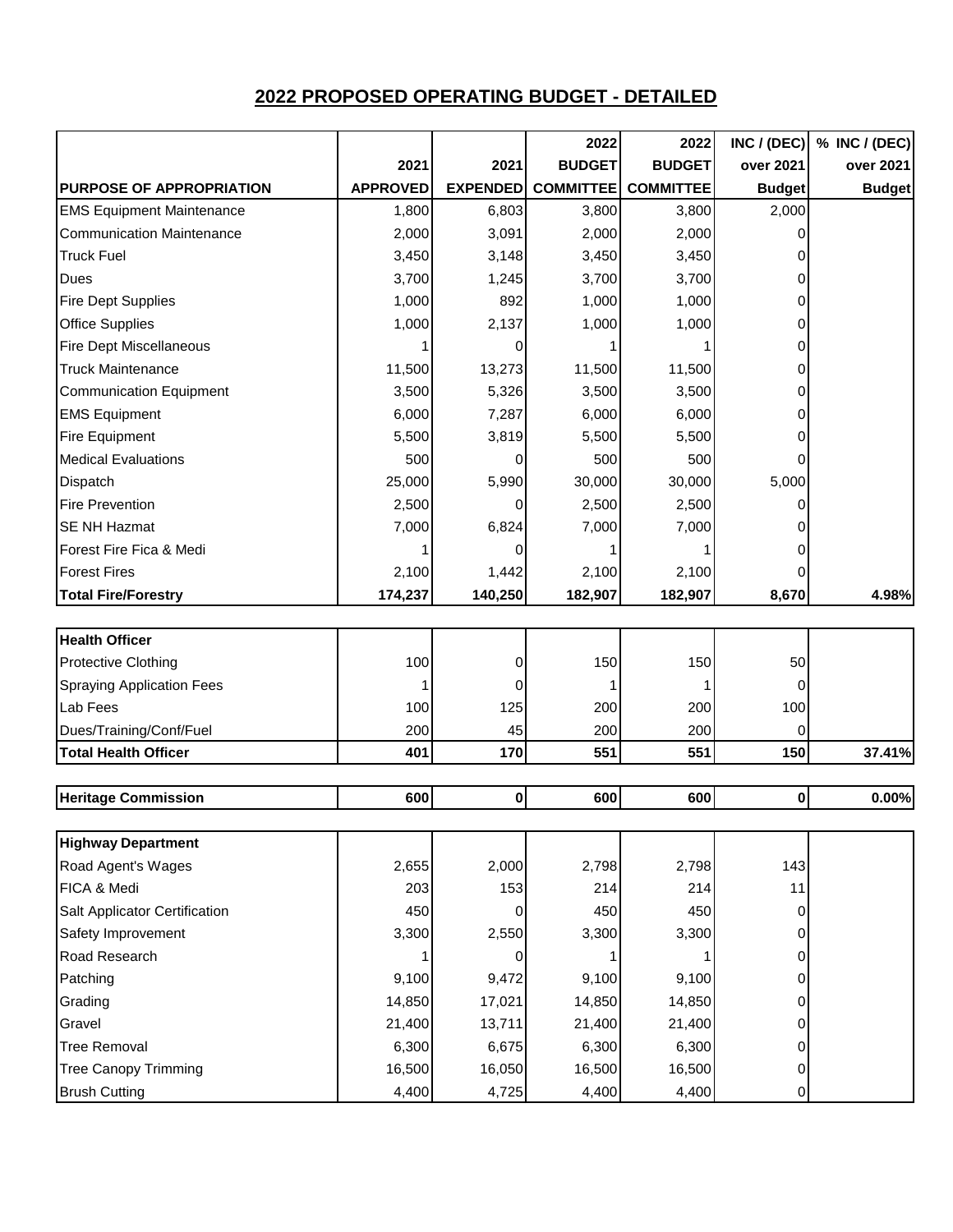|                                       |                 |                 | 2022             | 2022             |               | INC / (DEC) $\%$ INC / (DEC) |
|---------------------------------------|-----------------|-----------------|------------------|------------------|---------------|------------------------------|
|                                       | 2021            | 2021            | <b>BUDGET</b>    | <b>BUDGET</b>    | over 2021     | over 2021                    |
| PURPOSE OF APPROPRIATION              | <b>APPROVED</b> | <b>EXPENDED</b> | <b>COMMITTEE</b> | <b>COMMITTEE</b> | <b>Budget</b> | <b>Budget</b>                |
| Mowing                                | 7,960           | 7,425           | 7,960            | 7,960            | 0             |                              |
| Signs                                 | 3,000           | 1,198           | 3,000            | 3,000            | 0             |                              |
| Shoulder Work                         | 9,800           | 10,113          | 9,800            | 9,800            |               |                              |
| Asphalt Maintenance                   | 200,000         | 99,938          | 229,000          | 229,000          | 29,000        |                              |
| Maintenance & Repair                  | 2,500           | 1,683           | 2,500            | 2,500            | 0             |                              |
| <b>Equipment Purchase</b>             | 8,000           | 7,660           |                  |                  | $-7,999$      |                              |
| Storm Repair                          |                 | 0               |                  |                  | 0             |                              |
| Culverts                              | 8,000           | 4,778           | 8,000            | 8,000            | 0             |                              |
| Ditching                              | 4,600           | 1,565           | 4,600            | 4,600            | 0             |                              |
| Sweeping                              | 1,850           | 1,988           | 1,850            | 1,850            | 0             |                              |
| Invasive Plant Spraying               | 3,600           | 3,305           | 3,600            | 3,600            | 0             |                              |
| Sand Stockpile                        | 0               | 0               |                  |                  |               |                              |
| <b>Winter Payrolls</b>                | 195,600         | 194,764         | 201,600          | 201,600          | 6,000         |                              |
| <b>Winter Salt</b>                    | 76,400          | 52,532          | 76,400           | 76,400           | 0             |                              |
| <b>Winter Sand</b>                    | 20,000          | 18,536          | 20,000           | 20,000           | 0             |                              |
| Winter Maint & Repair                 | 7,500           | 7,005           | 7,500            | 7,500            | 0             |                              |
| Winter Storm Repair                   |                 | 0               |                  |                  |               |                              |
| <b>Total Highway</b>                  | 627,971         | 484,845         | 655,127          | 655,127          | 27,156        | 4.32%                        |
|                                       |                 |                 |                  |                  |               |                              |
| <b>Insurance</b>                      |                 |                 |                  |                  |               |                              |
| Property Liability Insurance Trust    | 29,666          | 29,666          | 26,553           | 26,553           | $-3,113$      |                              |
| Group Health Insurance                | 102,000         | 117,938         | 125,371          | 125,371          | 23,371        |                              |
| Group Disability Insurance            | 6,900           | 6,867           | 10,250           | 10,250           | 3,350         |                              |
| <b>Group Dental Insurance</b>         | 7,650           | 7,461           | 8,300            | 8,300            | 650           |                              |
| Life Insurance                        | 260             | 254             | 234              | 234              | $-26$         |                              |
| Fica & Medi Exp Ins Buy-out           | 1,325           | 633             | 1,325            | 1,325            | 0             |                              |
| <b>Unemployment Compensation</b>      | 3,160           | 2,985           | 2,770            | 2,770            | $-390$        |                              |
| <b>Worker's Compensation</b>          | 15,600          | 15,330          | 11,940           | 11,940           | $-3,660$      |                              |
| <b>Total Insurance</b>                | 166,561         | 181,133         | 186,743          | 186,743          | 20,182        | 12.12%                       |
|                                       |                 |                 |                  |                  |               |                              |
| <b>Legal Expenses</b>                 |                 |                 |                  |                  |               |                              |
| Legal Expenses                        | 40,000          | 34,860          | 39,996           | 39,996           | -4            |                              |
| Legal Expenses - Selectmen            |                 |                 |                  |                  |               |                              |
| Legal Expenses - Bldg Insp / Land Use |                 |                 |                  |                  |               |                              |
| Legal Expenses - Planning / Zoning    |                 |                 |                  |                  |               |                              |
| Legal Expenses - Police / Fire        |                 |                 |                  |                  |               |                              |
| <b>Total Legal Expense</b>            | 40,000          | 34,860          | 40,000           | 40,000           | $\bf{0}$      | 0.00%                        |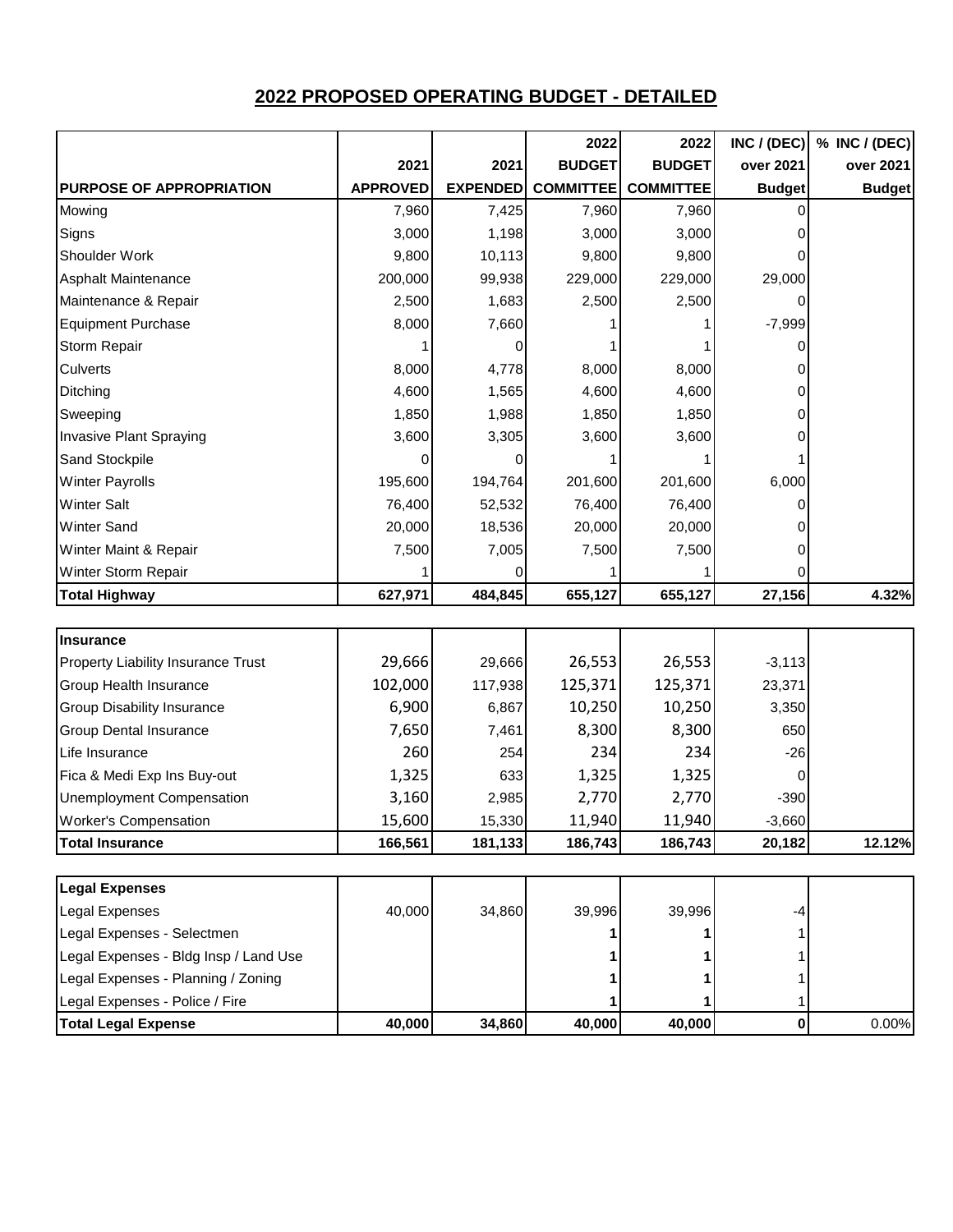|                                             |                 |                 | 2022             | 2022             | INC / (DEC)   | % INC / (DEC) |
|---------------------------------------------|-----------------|-----------------|------------------|------------------|---------------|---------------|
|                                             | 2021            | 2021            | <b>BUDGET</b>    | <b>BUDGET</b>    | over 2021     | over 2021     |
| <b>PURPOSE OF APPROPRIATION</b>             | <b>APPROVED</b> | <b>EXPENDED</b> | <b>COMMITTEE</b> | <b>COMMITTEE</b> | <b>Budget</b> | <b>Budget</b> |
| <b>Other Culture &amp; Recreation</b>       |                 |                 |                  |                  |               |               |
| Summer Rec - Supplies                       |                 | 0               |                  |                  | 0             |               |
| Field Trips & Events                        |                 | 0               |                  |                  |               |               |
| Ski Program                                 |                 | 0               |                  |                  | 0             |               |
| <b>Total Other Culture &amp; Recreation</b> | 3               | $\bf{0}$        | 3                | 3                | 0             | 0.00%         |
|                                             |                 |                 |                  |                  |               |               |
| <b>Parks &amp; Recreation</b>               |                 |                 |                  |                  |               |               |
| Park Maintenance - Clean/Trash              | 2,000           | 2,556           | 2,000            | 2,000            | 0             |               |
| Opening/Closing Park Bathrooms              | 3,250           | 300             | 3,250            | 3,250            | 0             |               |
| Park Supplies/Repair                        | 8,500           | 1,000           | 8,500            | 8,500            | 0             |               |
| Pond Park - maint, mowing, trimming         | 1,800           | 885             | 1,800            | 1,800            | 0             |               |
| Mowing & Trimming                           | 2,500           | 1,500           | 2,500            | 2,500            | 0             |               |
| <b>Special Event Preparation</b>            | 249             | 0               | 248              | 248              | -1            |               |
| Electricity - Pond Park & Moore Park        | 1,200           | 675             | 1,200            | 1,200            | 0             |               |
| Paving                                      |                 | 0               |                  |                  | 0             |               |
| Playground                                  | 1,283           | 0               | 1,283            | 1,283            | 0             |               |
| <b>Field House</b>                          | 0               | 0               |                  |                  |               |               |
| <b>Total Parks &amp; Recreation</b>         | 20,783          | 6,917           | 20,783           | 20,783           | 0             | 0.00%         |
|                                             |                 |                 |                  |                  |               |               |
| <b>Planning Board</b>                       |                 |                 |                  |                  |               |               |
| So. NH Planning Commission                  | 3,000           | 2,682           | 3,000            | 3,000            | 0             |               |
| Master Plan Implementation / Planning       | 10,000          | 7,007           | 10,000           | 10,000           | 0             |               |
| Microfilming                                |                 | 0               |                  |                  | 0             |               |
| Law Lectures                                | 175             | 0               | 175              | 175              | 0             |               |
| Conference/Seminars                         | 1,000           | 70              | 1,000            | 1,000            | 0             |               |
| Books, Periodicals & Documents              | 200             | 144             | 200              | 200              | 0             |               |
| <b>Special Projects</b>                     | 150             | 0               | 150              | 150              | 0             |               |
| Mileage                                     | 150             | 0               | 150              | 150              | 0             |               |
| <b>Legal Notices</b>                        | 600             | 404             | 600              | 600              | 0             |               |
| <b>Total Planning Board</b>                 | 15,276          | 10,306          | 15,276           | 15,276           | 0             | 0.00%         |
|                                             |                 |                 |                  |                  |               |               |
| <b>Police</b>                               |                 |                 |                  |                  |               |               |
| Chief's Wages                               | 94,108          | 92,225          | 100,975          | 100,975          | 6,867         |               |
| Secretarial Wages                           | 44,076          | 43,847          | 51,596           | 51,596           | 7,520         |               |
| Chief & Secretarial Fica & Medi             | 4,736           | 4,719           | 5,411            | 5,411            | 675           |               |
| Retirement                                  | 145,229         | 141,407         | 172,705          | 172,705          | 27,476        |               |
| Health/Safety - Exams                       |                 | 0               |                  |                  | 0             |               |
| Full-Time Wages                             | 312,384         | 318,328         | 363,132          | 363,132          | 50,748        |               |
| Special Police Officer wages                | 25,000          | 3,483           | 25,000           | 25,000           | 0             |               |
| Overtime                                    | 55,000          | 37,025          | 40,000           | 40,000           | $-15,000$     |               |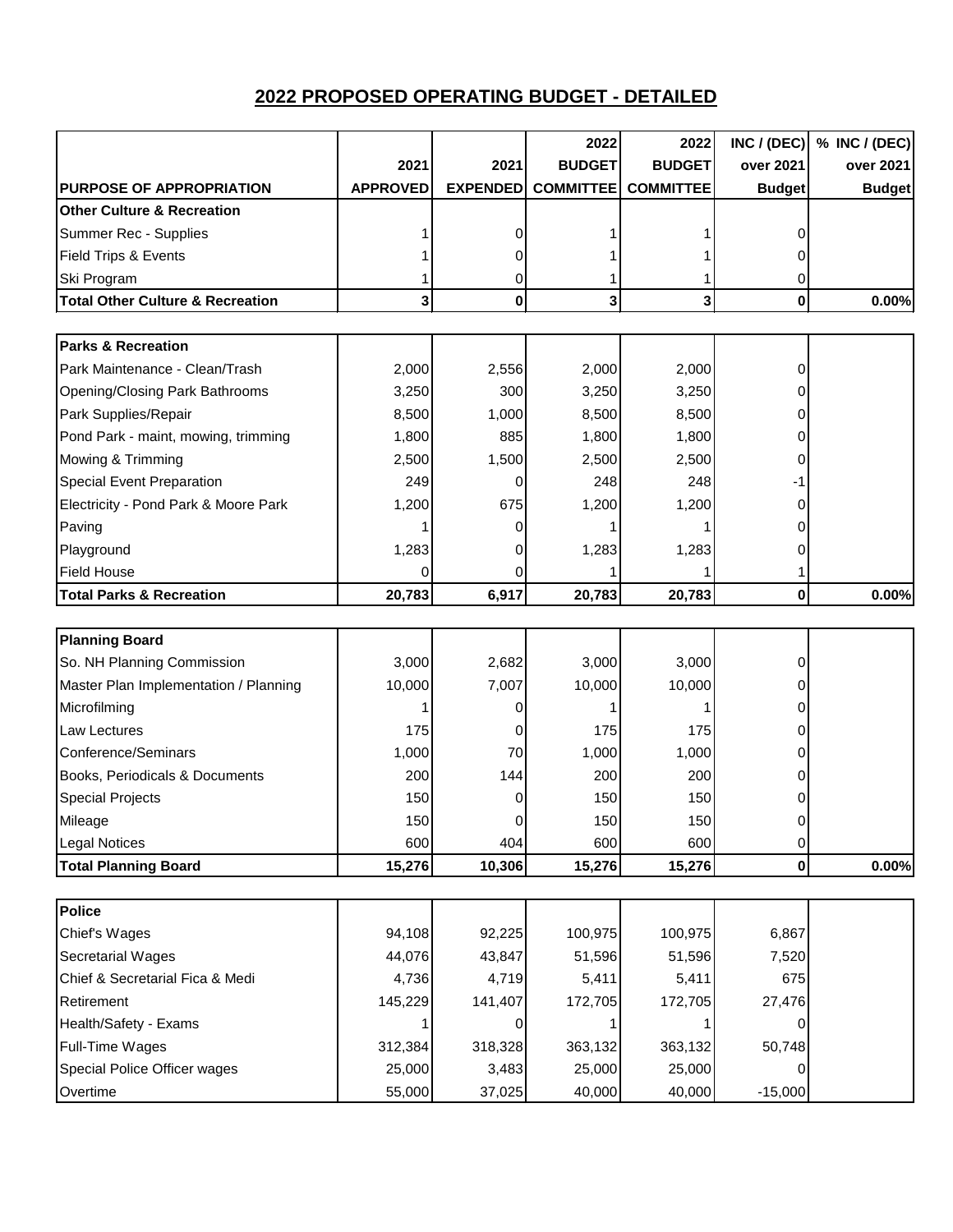|                                      |                 |                 | 2022             | 2022             |               | INC / (DEC) $\%$ INC / (DEC) |
|--------------------------------------|-----------------|-----------------|------------------|------------------|---------------|------------------------------|
|                                      | 2021            | 2021            | <b>BUDGET</b>    | <b>BUDGET</b>    | over 2021     | over 2021                    |
| <b>PURPOSE OF APPROPRIATION</b>      | <b>APPROVED</b> | <b>EXPENDED</b> | <b>COMMITTEE</b> | <b>COMMITTEE</b> | <b>Budget</b> | <b>Budget</b>                |
| Full Time/PT/OT Fica & Medi          | 7,240           | 5,386           | 7,758            | 7,758            | 518           |                              |
| Uniforms                             | 6,000           | 4,090           | 6,000            | 6,000            | 0             |                              |
| <b>Training Expenses</b>             | 2,500           | 78              | 1,000            | 1,000            | $-1,500$      |                              |
| Telephone                            | 4,150           | 3,563           | 4,150            | 4,150            | 0             |                              |
| <b>Computer Expenses</b>             | 7,000           | 5,281           | 7,000            | 7,000            | 0             |                              |
| Photography                          | 75              | 116             | 150              | 150              | 75            |                              |
| <b>Prosecution Services</b>          | 14,000          | 13,500          | 14,000           | 14,000           | 0             |                              |
| Testing/Hiring                       | 350             | 0               | 350              | 350              | 0             |                              |
| Dues & Subscriptions                 | 3,000           | 3,015           | 3,000            | 3,000            | 0             |                              |
| <b>Office Supplies</b>               | 750             | 1,041           | 850              | 850              | 100           |                              |
| Juvenile Supplies                    | 100             | 0               | 100              | 100              | 0             |                              |
| <b>Equipment Maintenance</b>         | 3,000           | 5,645           | 3,000            | 3,000            | 0             |                              |
| Copier Purchase, Maint, Supplies     | 600             | 896             | 700              | 700              | 100           |                              |
| Gasoline                             | 10,000          | 10,890          | 10,000           | 10,000           | 0             |                              |
| <b>Tires</b>                         | 3,000           | 2,757           | 3,000            | 3,000            | $\Omega$      |                              |
| <b>Maintenance of Cruisers</b>       | 10,000          | 5,650           | 4,000            | 4,000            | $-6,000$      |                              |
| <b>OHRV Maintenance</b>              | 350             | 0               | 350              | 350              | 0             |                              |
| <b>Books &amp; Printed Materials</b> | 500             | 92              | 500              | 500              | $\Omega$      |                              |
| Ammunition                           | 3,000           | 1,953           | 3,000            | 3,000            | 0             |                              |
| <b>Community Relations</b>           | 300             | 43              | 300              | 300              | $\Omega$      |                              |
| Miscellaneous                        | 300             | 543             | 300              | 300              | 0             |                              |
| Booking Area Improvements            | 500             | 0               |                  |                  | $-499$        |                              |
| Police Equipment                     | 10,000          | 1,110           | 5,000            | 5,000            | $-5,000$      |                              |
| New Cruiser                          |                 | 0               |                  |                  | 0             |                              |
| Mileage                              | 75              | 0               | 75               | 75               | 0             |                              |
| <b>Special Detail Wages</b>          | 1,120           | 720             | 1,840            | 1,840            | 720           |                              |
| Special Detail Fica & Medi           | 85              | 10              | 141              | 141              | 56            |                              |
| <b>Total Police</b>                  | 768,530         | 707,413         | 835,386          | 835,386          | 66,856        | 8.70%                        |

**Property Appraisal 30,000 30,050 30,000 30,000 0 0.00%**

| <b>Solid Waste</b>            |         |         |         |         |          |  |
|-------------------------------|---------|---------|---------|---------|----------|--|
| Full Time Wages               | 141,820 | 139,096 | 153,726 | 153,726 | 11,906   |  |
| Part Time Wages               | 12,000  | 5,912   | 9,486   | 9,486   | $-2,514$ |  |
| <b>FICA &amp; Medi</b>        | 11,767  | 10,981  | 12,486  | 12,486  | 719      |  |
| Retirement                    | 3,546   | 2,005   | 3,843   | 3.843   | 297      |  |
| <b>Clothing Allowance</b>     | 1,650   | 1,262   | 1,650   | 1,650   |          |  |
| <b>Communications</b>         |         | 01      | 1.875   | 1.875   | 1,875    |  |
| Landfill Disposal (MSW & C&D) | 149,300 | 135,018 | 154,000 | 154.000 | 4,700    |  |
| New Boston Rd Landfill Maint  | 500     | 1,000   | 500     | 500     |          |  |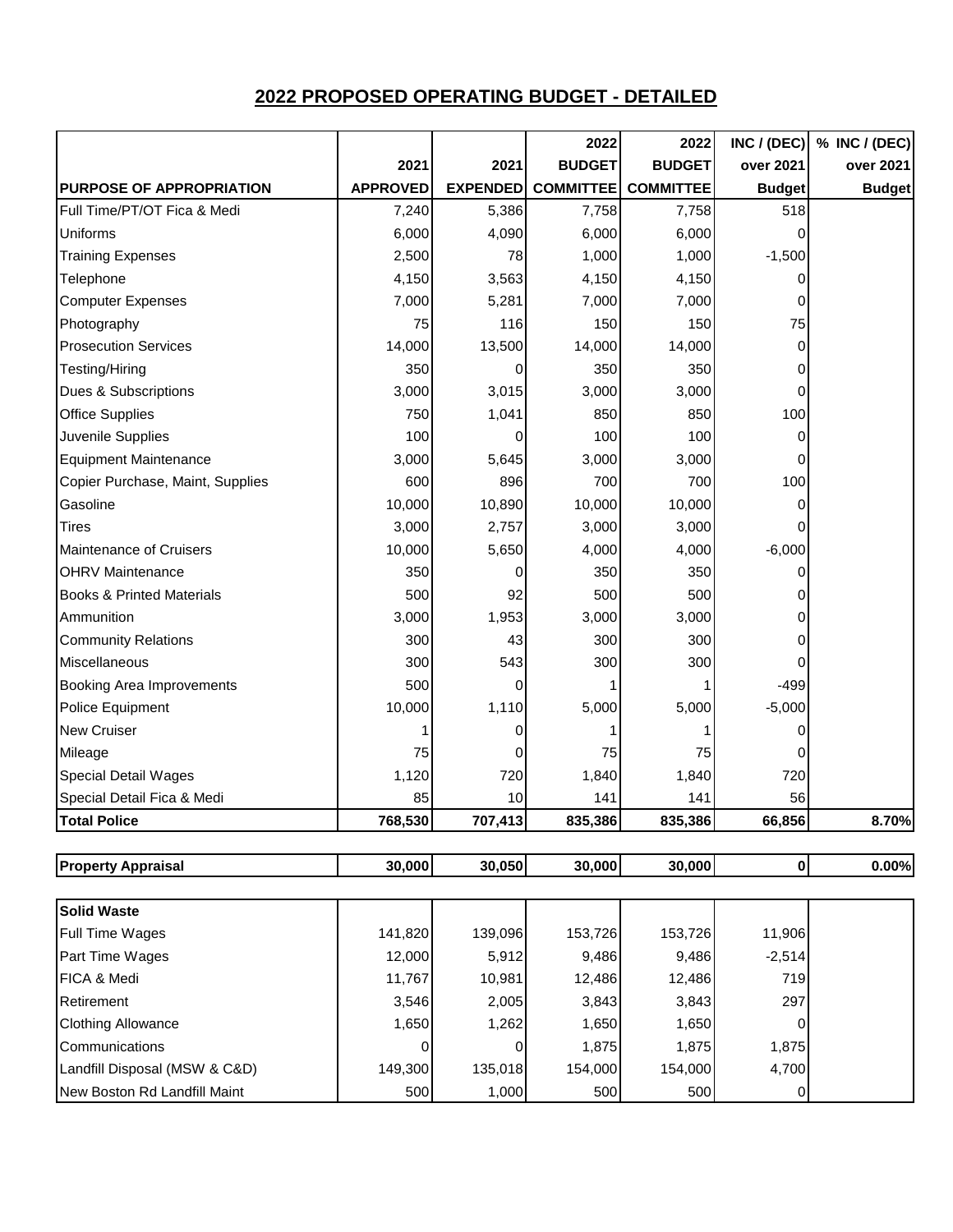|                                      |                 |                 | 2022             | 2022             | INC / (DEC)    | % INC / (DEC) |
|--------------------------------------|-----------------|-----------------|------------------|------------------|----------------|---------------|
|                                      | 2021            | 2021            | <b>BUDGET</b>    | <b>BUDGET</b>    | over 2021      | over 2021     |
| <b>PURPOSE OF APPROPRIATION</b>      | <b>APPROVED</b> | <b>EXPENDED</b> | <b>COMMITTEE</b> | <b>COMMITTEE</b> | <b>Budget</b>  | <b>Budget</b> |
| Testing                              | 4,290           | 199             | 3,600            | 3,600            | $-690$         |               |
| Facility O&M & Electricity           | 21,500          | 34,076          | 26,000           | 26,000           | 4,500          |               |
| <b>Equipment Purchase</b>            |                 | 0               |                  |                  | 0              |               |
| <b>Printing Costs</b>                | 500             | 145             | 500              | 500              | 0              |               |
| Supplies & tools - General           | 1,500           | 414             | 1,500            | 1,500            | $\Omega$       |               |
| Loader O&M                           | 12,000          | 13,538          | 13,000           | 13,000           | 1,000          |               |
| Certification, Dues & Training       | 1,500           | 797             | 1,500            | 1,500            | $\overline{0}$ |               |
| Special Projects - Repairs & Improv. | 500             | 3,873           | 6,000            | 6,000            | 5,500          |               |
| <b>Tires</b>                         | 1,350           | 1,676           | 1,500            | 1,500            | 150            |               |
| <b>CFC Removal</b>                   | 1,800           | 2,272           | 1,800            | 1,800            | $\Omega$       |               |
| Household Hazardous Waste Day        | 12,000          | 15,679          | 14,000           | 14,000           | 2,000          |               |
| Propane Tank Disposal                | 300             | 336             | 500              | 500              | 200            |               |
| Fluorescent Bulb Disposal            | 2,000           | 3,332           | 2,200            | 2,200            | 200            |               |
| Glass Disposal Charges               | 7,500           | 4,250           | 7,500            | 7,500            | 0              |               |
| <b>Transportation of Recyclables</b> | 5,000           | 4,667           | 5,000            | 5,000            | 0              |               |
| <b>Hydraulic Equipment O&amp;M</b>   | 4,000           | 129             | 4,000            | 4,000            | 0              |               |
| Disposal of Recyclables              | 4,500           | 0               | 4,500            | 4,500            | 0              |               |
| <b>Recycling Supplies</b>            | 2,000           | 3,365           | 2,000            | 2,000            | $\Omega$       |               |
| Swap Shop Propane                    | 500             | 106             | 650              | 650              | 150            |               |
| <b>Total Solid Waste</b>             | 403,324         | 384,128         | 433,317          | 433,317          | 29,993         | 7.44%         |
|                                      |                 |                 |                  |                  |                |               |

| <b>Street Lighting</b> | ا3.150 | 16,931 | .100 | .100 <sup>1</sup> | .050 | 17.07% |
|------------------------|--------|--------|------|-------------------|------|--------|
|------------------------|--------|--------|------|-------------------|------|--------|

| <b>Tax Collector</b>                   |        |          |        |        |       |        |
|----------------------------------------|--------|----------|--------|--------|-------|--------|
| <b>Tax Collector's Stipend</b>         | 12,156 | 10,445   | 13,197 | 13,197 | 1,041 |        |
| Deputy Tax Collector Wages             | 9,117  | 6,485    | 10,631 | 10,631 | 1,514 |        |
| <b>Identifying Mortgages</b>           | 1,400  |          | 1,500  | 1,500  | 100   |        |
| <b>Tax Collector Fees</b>              | 3,000  | 1,894    | 3,000  | 3,000  | 0     |        |
| <b>IFICA &amp; Medi</b>                | 1,857  | 1,440    | 2,052  | 2,052  | 195   |        |
| Meetings, Dues, Fees, Certs, Mileage   | 930    | 80       | 950    | 950    | 20    |        |
| <b>Office Supplies</b>                 | 250    | 96       | 250    | 250    | 0     |        |
| Cr Card Process, Purch, Maint, Support | 60I    | 60I      | 60     | 60     |       |        |
| Computers, Software, Support           | 0      | $\Omega$ | 1,200  | 1,200  | 1,200 |        |
| <b>Tax Bills</b>                       | 1,400  | 1,299    | 1,500  | 1,500  | 100   |        |
| <b>Total Tax Collector</b>             | 30,170 | 21,799   | 34,340 | 34,340 | 4,170 | 13.82% |

| <b>Town Building Expenses</b> |        |         |        |        |  |
|-------------------------------|--------|---------|--------|--------|--|
| Building Maintenance Person   | 2,200  | 2.075   | 2.200  | 2,200  |  |
| <b>Electricity</b>            | 13,000 | ا 793.، | 13.000 | 13.000 |  |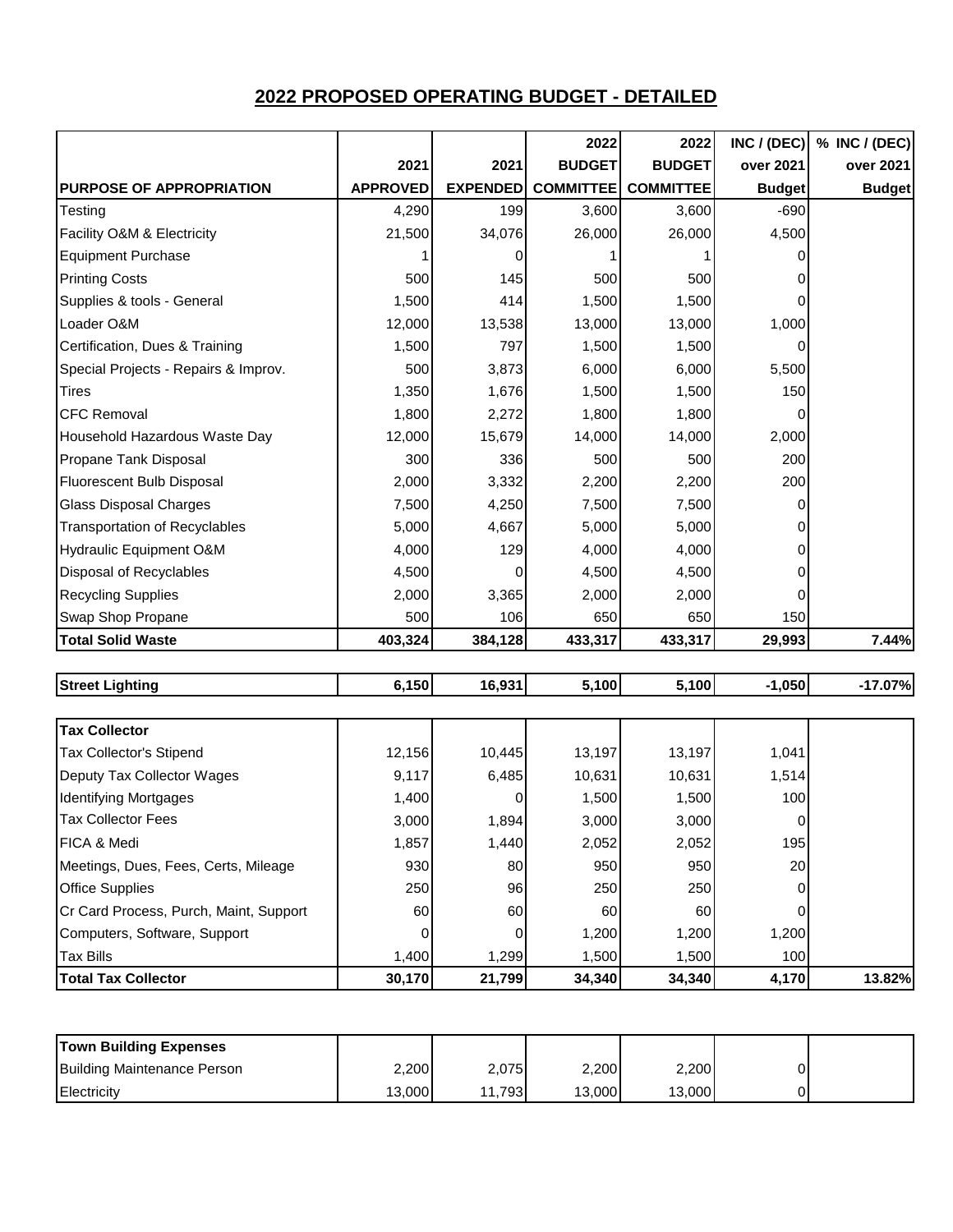|                                          |                 |                 | 2022             | 2022             |               | INC / (DEC) $\%$ INC / (DEC) |
|------------------------------------------|-----------------|-----------------|------------------|------------------|---------------|------------------------------|
|                                          | 2021            | 2021            | <b>BUDGET</b>    | <b>BUDGET</b>    | over 2021     | over 2021                    |
| PURPOSE OF APPROPRIATION                 | <b>APPROVED</b> | <b>EXPENDED</b> | <b>COMMITTEE</b> | <b>COMMITTEE</b> | <b>Budget</b> | <b>Budget</b>                |
| Heat                                     | 4,000           | 3,499           | 4,000            | 4,000            | 0             |                              |
| Alarm Monitoring - Fire & Security       | 480             | 840             | 480              | 480              | 0             |                              |
| Sprinkler System Maintenance             | 175             | 374             | 175              | 175              | 0             |                              |
| <b>Building Maintenance</b>              | 10,817          | 18,040          | 5,000            | 5,000            | $-5,817$      |                              |
| Custodial                                | 6,500           | 6,500           | 6,500            | 6,500            | 0             |                              |
| Carpet Cleaning/Tile Floor               | 1,000           | 0               | 1,000            | 1,000            | 0             |                              |
| Grounds keeping                          | 4,200           | 2,231           | 4,200            | 4,200            | 0             |                              |
| Smyth Memorial Bldg Maintenance          | 11,640          | 4,958           | 11,460           | 11,460           | $-180$        |                              |
| <b>Total Town Building Expenses</b>      | 54,012          | 50,312          | 48,015           | 48,015           | $-5,997$      | $-11.10%$                    |
|                                          |                 |                 |                  |                  |               |                              |
| <b>Town Clerk</b>                        |                 |                 |                  |                  |               |                              |
| <b>Town Clerk Fees</b>                   | 20,000          | 17,762          | 20,000           | 20,000           | 0             |                              |
| Muni Agent/Vitals/Title                  | 28,000          | 26,339          | 28,000           | 28,000           | 0             |                              |
| Deputy Town Clerk                        | 25,000          | 14,127          | 22,134           | 22,134           | $-2,866$      |                              |
| Town Clerk's Stipend                     | 1,275           | 1,275           | 1,344            | 1,344            | 69            |                              |
| FICA & Medi                              | 5,690           | 4,549           | 5,476            | 5,476            | $-214$        |                              |
| E-reg Internet Registrations             | 400             | 53              | 100              | 100              | $-300$        |                              |
| <b>Restoration of Official Documents</b> | 1,500           | 0               | 1,500            | 1,500            | 0             |                              |
| Town Election Ballot / Material          | 4,000           | 3,457           | 4,000            | 4,000            | 0             |                              |
| Computer Software & Support              | 4,500           | 3,318           | 4,000            | 4,000            | $-500$        |                              |
| Dog License Supplies                     | 500             | 425             | 500              | 500              | 0             |                              |
| Conference Exp & Mileage                 | 1,500           | 619             | 1,500            | 1,500            | 0             |                              |
| <b>Office Supplies</b>                   | 900             | 998             | 900              | 900              | 0             |                              |
| Computer/Printer purchase & supply       | 700             | 440             | 900              | 900              | 200           |                              |
| Cr Card Process, Purch, Maint, Support   | 500             | 0               |                  |                  | $-499$        |                              |
| <b>Vital Statistics</b>                  | 100             | 100             | 100              | 100              | 0             |                              |
| <b>Total Town Clerk</b>                  | 94,565          | 73,461          | 90,455           | 90,455           | $-4,110$      | $-4.35%$                     |
|                                          |                 |                 |                  |                  |               |                              |
| <b>Town Officer's Expense</b>            |                 |                 |                  |                  |               |                              |
| Town Officials' Stipends                 | 13,861          | 13,808          | 14,609           | 14,609           | 748           |                              |
| Town Officials Fica & Medi               | 1,060           | 1,056           | 1,118            | 1,118            | 58            |                              |
| Office Wages                             | 101,000         | 94,932          | 97,000           | 97,000           | $-4,000$      |                              |
| Town Administrator                       | 0               | 10,096          | 75,000           | 75,000           | 75,000        |                              |
| Office Wages Fica & Medi                 | 7,726           | 7,654           | 13,158           | 13,158           | 5,432         |                              |
| <b>Office Retirement</b>                 | 2,100           | 2,154           | 4,025            | 4,025            | 1,925         |                              |
| <b>Trustee of Trust Clerical</b>         | 3,000           | 3,000           | 3,000            | 3,000            | 0             |                              |
| <b>Trustee Administrative Expenses</b>   | 340             | 64              | 550              | 550              | 210           |                              |
| Web Master Fica & Medi                   | 426             | 333             | 485              | 485              | 59            |                              |
| Longevity Retirement                     |                 | 0               |                  |                  | 0             |                              |
| Telephone                                | 8,300           | 8,939           | 6,185            | 6,185            | $-2,115$      |                              |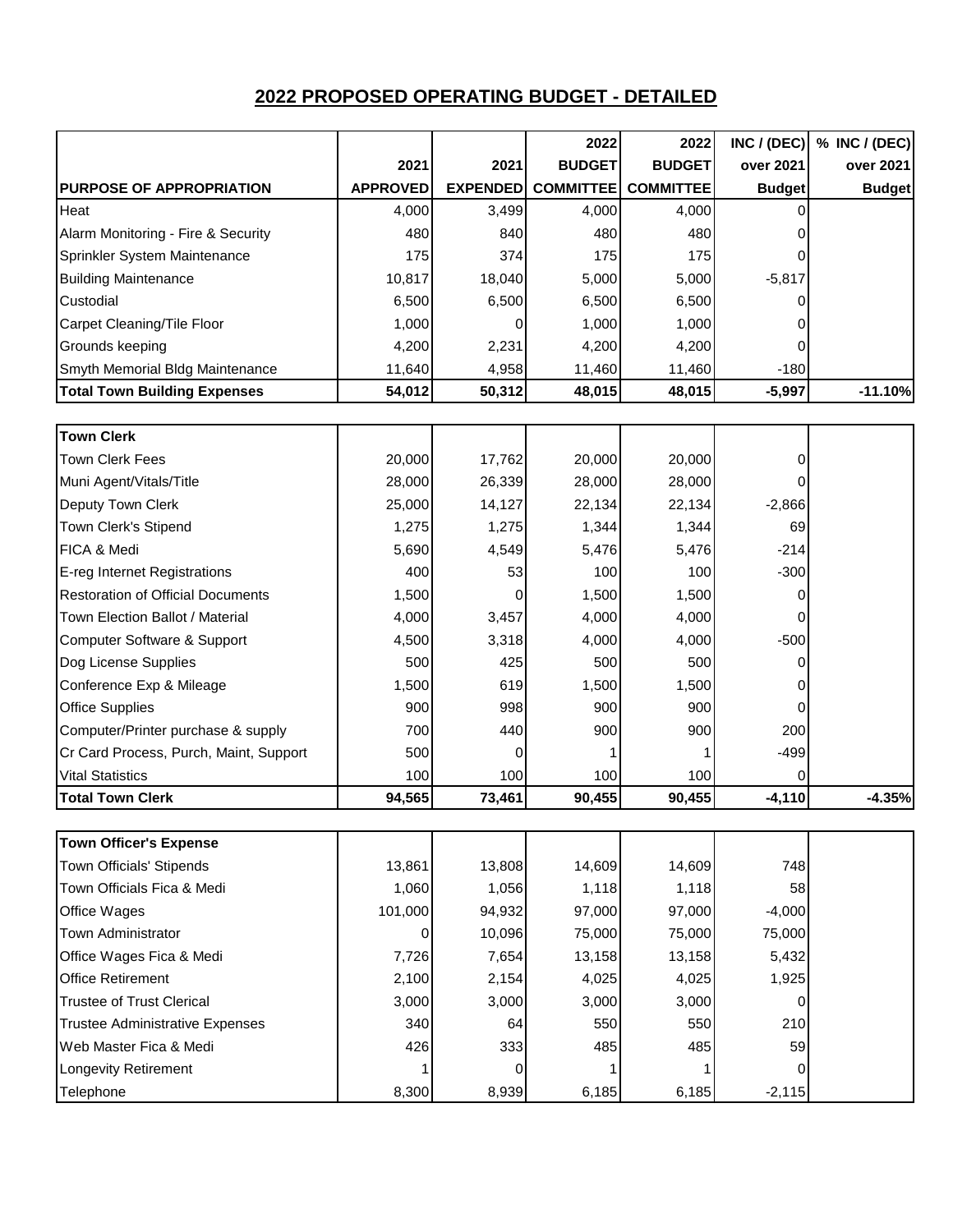|                                      |                 |                 | 2022             | 2022             | INC / (DEC)   | % INC / (DEC) |
|--------------------------------------|-----------------|-----------------|------------------|------------------|---------------|---------------|
|                                      | 2021            | 2021            | <b>BUDGET</b>    | <b>BUDGET</b>    | over 2021     | over 2021     |
| <b>PURPOSE OF APPROPRIATION</b>      | <b>APPROVED</b> | <b>EXPENDED</b> | <b>COMMITTEE</b> | <b>COMMITTEE</b> | <b>Budget</b> | <b>Budget</b> |
| Software Support/License Fees        | 120,000         | 114,574         | 51,000           | 51,000           | $-69,000$     |               |
| <b>Computer Training</b>             |                 | 0               |                  |                  | 0             |               |
| <b>Registry of Deeds</b>             | 350             | 113             | 350              | 350              | 0             |               |
| Microfilming                         | 1               | 0               |                  |                  | 0             |               |
| Document Disposal / Shredding        | 400             | 180             | 400              | 400              | 0             |               |
| Web Hosting Fee & Domain Name        | 245             | 202             | 200              | 200              | $-45$         |               |
| Web Master Stipend                   | 5,065           | 4,249           | 5,339            | 5,339            | 274           |               |
| Town Report                          | 4,200           | 4,199           | 4,400            | 4,400            | 200           |               |
| Town Report Distribution             | 500             | 500             | 500              | 500              | 0             |               |
| <b>Deliberative Session Mailing</b>  | 500             | 305             | 500              | 500              | 0             |               |
| Dues, Subscriptions & Seminars       | 4,345           | 4,010           | 4,270            | 4,270            | $-75$         |               |
| Supplies - Office & General          | 4,000           | 4,885           | 4,000            | 4,000            | 0             |               |
| Postage & Base Rental                | 8,000           | 11,409          | 12,000           | 12,000           | 4,000         |               |
| Copier Maintenance/Toner/Purchase    | 1,650           | 4,896           | 2,000            | 2,000            | 350           |               |
| Tax map Maintenance                  | 1,800           | 1,800           | 1,800            | 1,800            | 0             |               |
| <b>Equipment Maintenance</b>         | 700             | 125             | 700              | 700              | 0             |               |
| RSA's                                | 400             | 141             | 400              | 400              | 0             |               |
| <b>Office Expenses</b>               | 1,992           | 1,117           | 1,500            | 1,500            | $-492$        |               |
| Covid Expense                        | 1               | 0               |                  |                  | 0             |               |
| Internet/E-Mail Service              | 2,600           | 2,797           | 2,600            | 2,600            | 0             |               |
| Mileage                              |                 | 15              |                  |                  | 0             |               |
| Legal Notices & Advertising          | 450             | 207             | 450              | 450              | 0             |               |
| Potential ADA Requirements           | 1               | 0               |                  |                  | 0             |               |
| Longevity Compensation               | 500             | 100             | 1,000            | 1,000            | 500           |               |
| <b>Total Town Officer's Expenses</b> | 295,516         | 297,861         | 308,545          | 308,545          | 13,029        | 4.41%         |
|                                      |                 |                 |                  |                  |               |               |
| <b>Treasurer</b>                     |                 |                 |                  |                  |               |               |
| <b>Treasurer's Stipend</b>           | 9,577           | 9,577           | 11,107           | 11,107           | 1,530         |               |
| <b>Extra Clerical Work</b>           | 961             | 946             | 0                | 0                | $-961$        |               |
| Deputy Treasurer Wages               | 365             | 796             | 385              | 385              | 20            |               |
| FICA & Medi                          | 834             | 866             | 879              | 879              | 45            |               |
| Seminars & Computer Training         | 50              | 0               | 50               | 50               | 0             |               |
| <b>Office Supplies</b>               | 50              | 0               | 50               | 50               | 0             |               |
| Mileage                              | 800             | 838             | 800              | 800              | 0             |               |
| <b>Total Treasurer</b>               | 12,637          | 13,023          | 13,271           | 13,271           | 634           | 5.02%         |